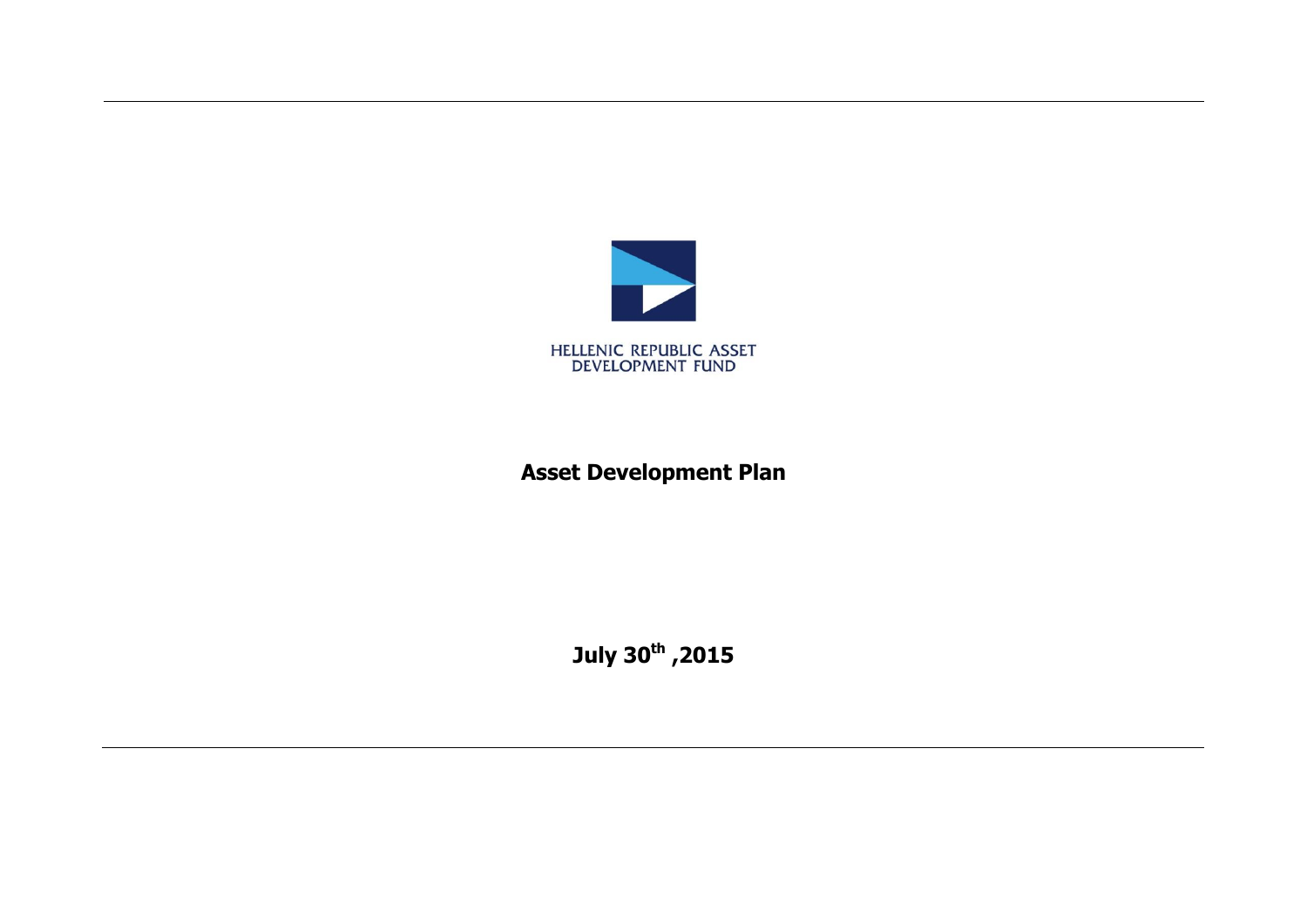### **Table of Contents**

| 2.  |  |
|-----|--|
| 3.  |  |
| 4.  |  |
| 5.  |  |
| 6.  |  |
| 7.  |  |
| 8.  |  |
| 9.  |  |
| 10. |  |
| 11. |  |
| 12. |  |
| 13. |  |
| 14. |  |
| 15. |  |
|     |  |
| 17. |  |
| 18. |  |
| 19. |  |
| 20. |  |
| 21. |  |
| 22. |  |
| 23. |  |
|     |  |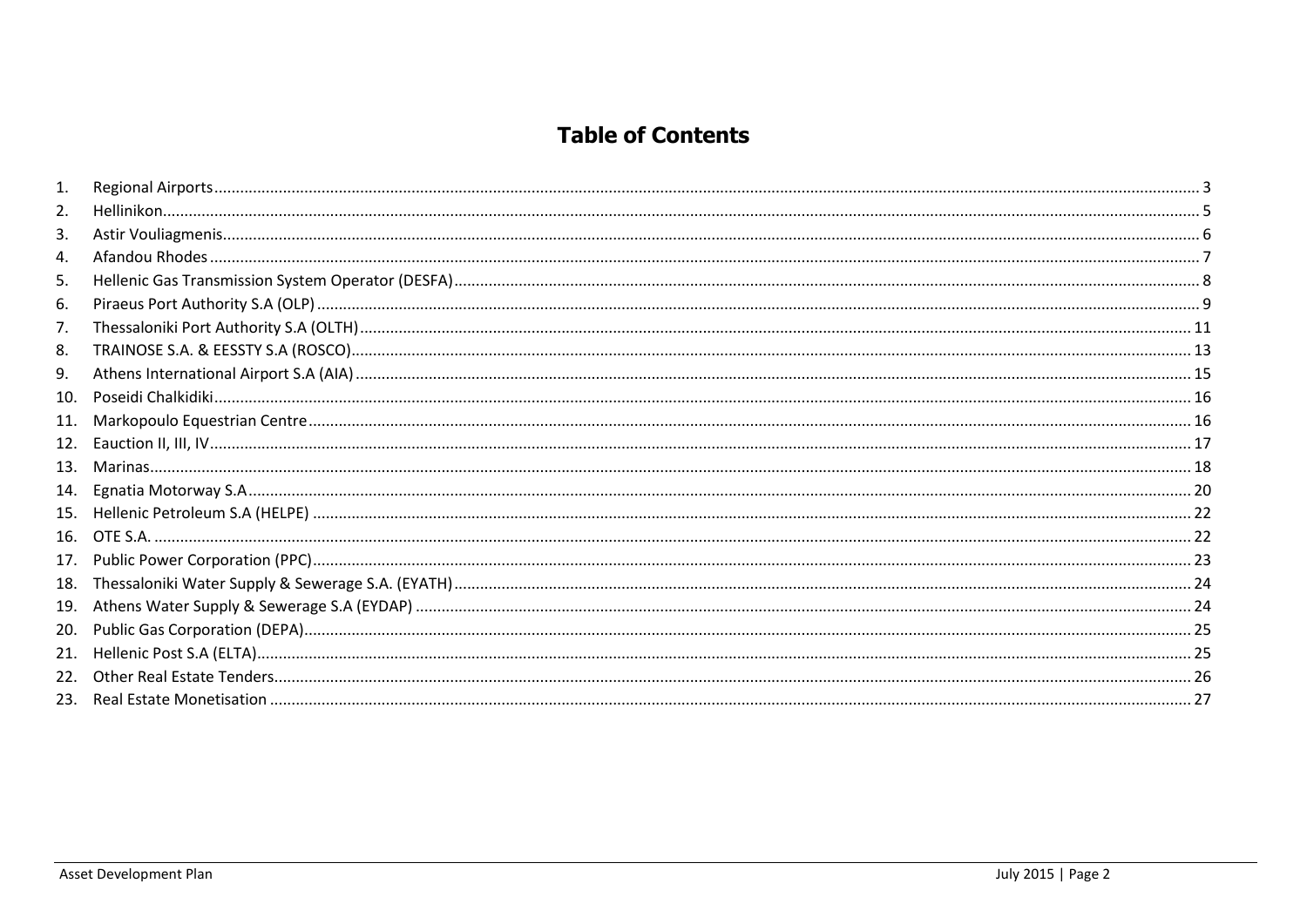#### <span id="page-2-0"></span>**1. Regional Airports**

14 Regional Airports divided into two clusters of 7 airports each

| <b>Privatisation Method</b>           | <b>Advisors</b>                                                                                                                                                                                   | <b>Current Status</b>                                                                                                                                                                                                                               | <b>Next Steps - Main Issues</b>                                                                                                                                                                                                                                                                                                                                                                                                                                                                                                                                                                                                                                                                                                                                                                                                                                                                                                                                                                                                                                                                                   |
|---------------------------------------|---------------------------------------------------------------------------------------------------------------------------------------------------------------------------------------------------|-----------------------------------------------------------------------------------------------------------------------------------------------------------------------------------------------------------------------------------------------------|-------------------------------------------------------------------------------------------------------------------------------------------------------------------------------------------------------------------------------------------------------------------------------------------------------------------------------------------------------------------------------------------------------------------------------------------------------------------------------------------------------------------------------------------------------------------------------------------------------------------------------------------------------------------------------------------------------------------------------------------------------------------------------------------------------------------------------------------------------------------------------------------------------------------------------------------------------------------------------------------------------------------------------------------------------------------------------------------------------------------|
| Long-term (40+10 years)<br>concession | <b>Financial Advisors:</b><br>Citi Bank<br><b>EFG Eurobank</b><br>Legal Advisors:<br><b>Norton Rose</b><br>Drakopoulos & Vasalakis<br>YourLegalPartners<br><b>Technical Advisors:</b><br>Doxiadis | Tender awarded (December 2014)<br>to the consortium of Fraport -<br>Slentel for €1.2bn, plus 28.5%<br>EBITDA sharing, plus €23mn annual<br>payments<br>Concession agreement and tender<br>process approval by the Court of<br>Audit (January 2015). | <b>Next Steps</b><br>Written permission of entry (άδεια εισόδου) from the HCAA to<br>the specifically designated investor's team to access the<br>airports for the relevant site visits (HCAA; asap).<br>Signing of Act of Ministerial Cabinet (ΠΥΣ) for the co-signing of<br>the Concession Agreement (CA) on behalf of the HR<br>(Ministerial Cabinet; asap).<br>Submission by the Preferred Bidder of all relevant pending<br>3.<br>appendices to the CA (ie Financial model, principal terms of<br>planning and construction) before its signing and finalization<br>(Preferred Bidder; asap).<br>Signing of each CA (HRADF, Preferred Bidder; September<br>4.<br>$2015$ ).<br>Preparation, submission and approval of the CA from EU<br>Commission (preparation and submission will be initiated<br>before signing of the CA; approval has to be acquired before<br>Parliament Ratification) (EU Commission; November 2015).<br>Parliament Ratification of CA (Hellenic Parliament).<br>6.<br>Delivery of Airports (HCAA, Preferred Bidder).<br>7.<br>Concession Commencement Date (Preferred Bidder).<br>8. |
|                                       |                                                                                                                                                                                                   |                                                                                                                                                                                                                                                     |                                                                                                                                                                                                                                                                                                                                                                                                                                                                                                                                                                                                                                                                                                                                                                                                                                                                                                                                                                                                                                                                                                                   |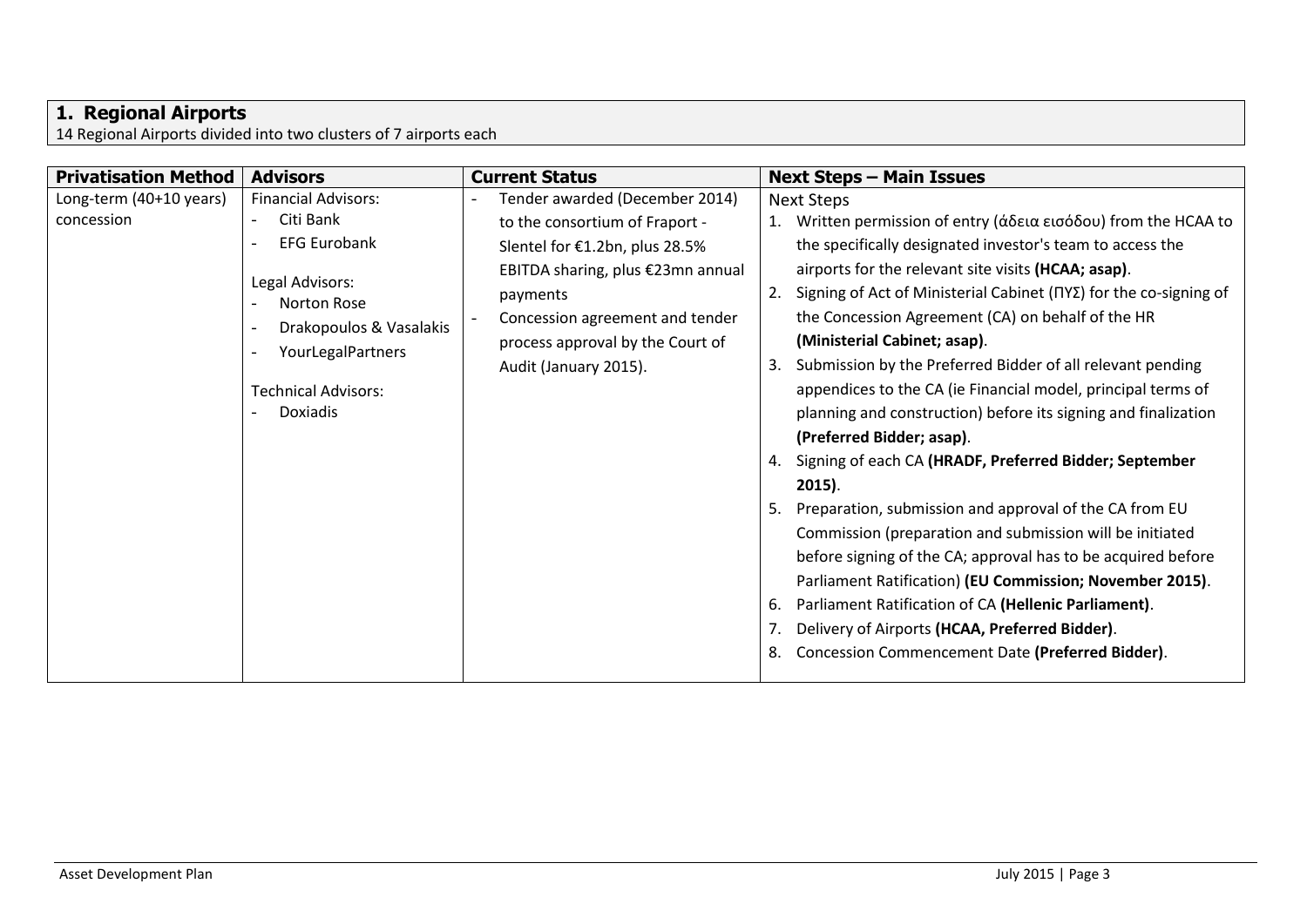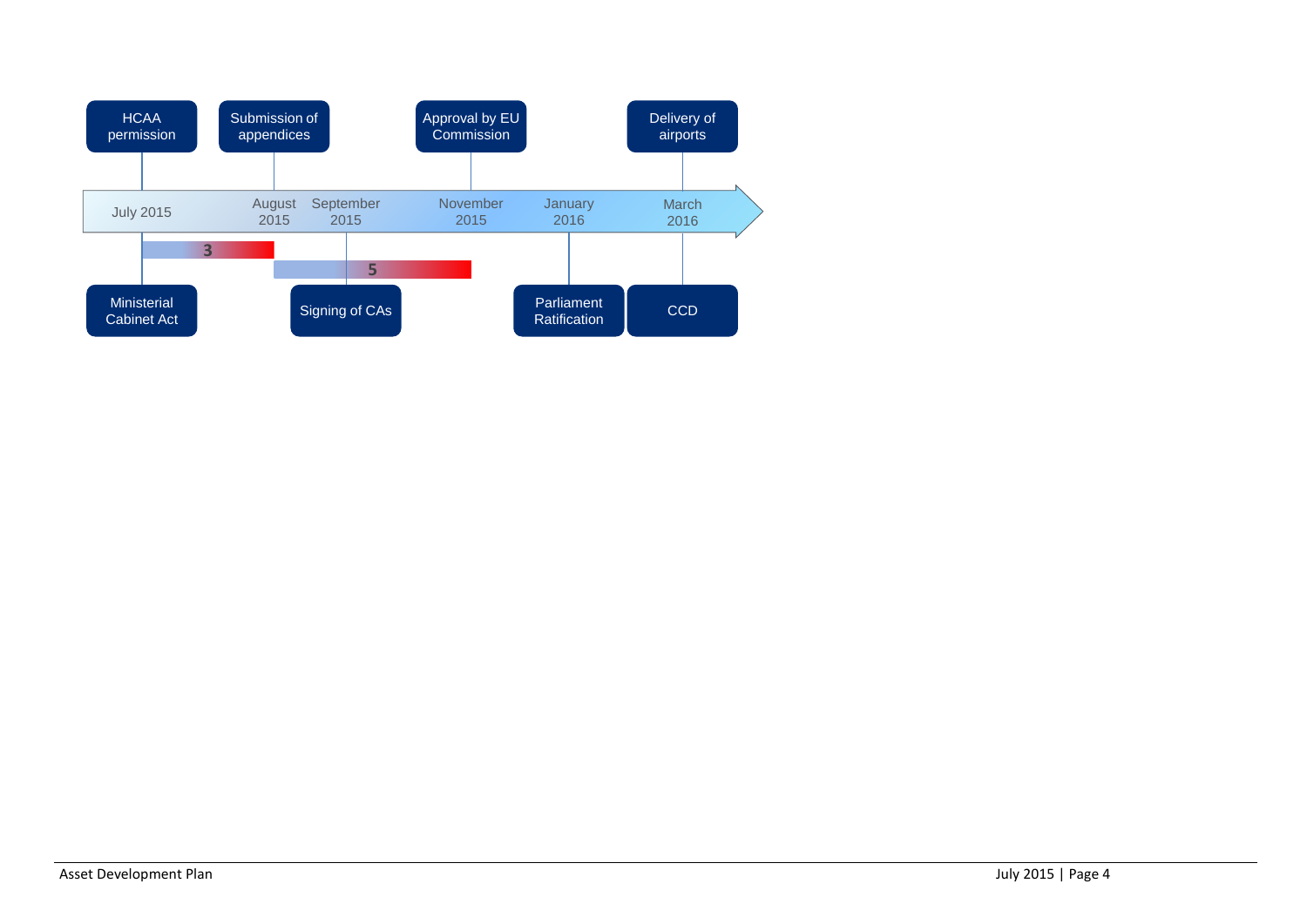## <span id="page-4-0"></span>**2. Hellinikon**

Former Athens Airport. 6.000.000 sq.m seafront real estate.

| <b>Privatisation Method</b>                                                                                                                                                                      | <b>Advisors</b>                                                                                                                                                                                                                   | <b>Current Status</b>                                                                                                                                                                                                                                                                           | <b>Next Steps - Main Issues</b>                                                                                                                                                                                                                                                                                                                                                                                                                                                                                                                                                                                                                                                                                                                                                                                                                                                                                                                                                                                                                                                                                                                                                                                                                                                                                                           |
|--------------------------------------------------------------------------------------------------------------------------------------------------------------------------------------------------|-----------------------------------------------------------------------------------------------------------------------------------------------------------------------------------------------------------------------------------|-------------------------------------------------------------------------------------------------------------------------------------------------------------------------------------------------------------------------------------------------------------------------------------------------|-------------------------------------------------------------------------------------------------------------------------------------------------------------------------------------------------------------------------------------------------------------------------------------------------------------------------------------------------------------------------------------------------------------------------------------------------------------------------------------------------------------------------------------------------------------------------------------------------------------------------------------------------------------------------------------------------------------------------------------------------------------------------------------------------------------------------------------------------------------------------------------------------------------------------------------------------------------------------------------------------------------------------------------------------------------------------------------------------------------------------------------------------------------------------------------------------------------------------------------------------------------------------------------------------------------------------------------------|
| Sale of 100% shares of<br>Hellinikon S.A. which will<br>get ownership of 30% of<br>the property and have<br>the right to develop<br>(surface) and manage<br>100% of the property for<br>99 years | <b>Financial Advisors:</b><br>Citi Bank<br>$\overline{a}$<br>Piraeus Bank<br>Legal Advisors:<br>Watson, Farley<br>Williams<br>Fortsakis, Diakopoulos,<br>Mylonogiannis and<br>Partners<br><b>Technical Advisors:</b><br>Decathlon | LAMDA Development has signed the<br>contract on November 14th 2014.<br>Financial closure is expected after the<br>fulfilment of several conditions<br>precedent.<br>Long stop date is within two years<br>hence on 14 <sup>th</sup> November 2016.<br>Total financial consideration of €915mil. | <b>Next Steps</b><br>1. A coordinator to be appointed by a Prime Minister's decision, to<br>implement the project in liaison with HRADF and Hellinikon SA,<br>to coordinate all governmental efforts/ministries for the timely<br>implementation of all prerequisites until financial closing (asap)<br>Fulfillment of conditions precedent, requiring the support from<br>the Government:<br>Delivery of the Site vacant<br>Granting of casino licenses<br>Presidential Decree approving integrated development plan<br>٠<br>Ministerial Decisions approving urban plan study<br>$\bullet$<br>Entry into force of a legislative act for the establishment of<br>an organisation which will undertake the management and<br>operation of all areas, infrastructure, works and equipment<br>of common use within the Site and the exclusive collection<br>and management of any reciprocal duties or similar charges<br>Partition of the Site in accordance with a partitioning<br>$\bullet$<br>diagram, the Integrated Development Plan and the Joint<br>Ministerial Decisions for the urbanisation<br>Transfer to Hellinikon SA of rights in rem on the Site in<br>$\bullet$<br>accordance with the Integrated Development Plan and the<br>Ministerial Decisions for the urbanisation<br>Ratification of the SPA by the Greek Parliament |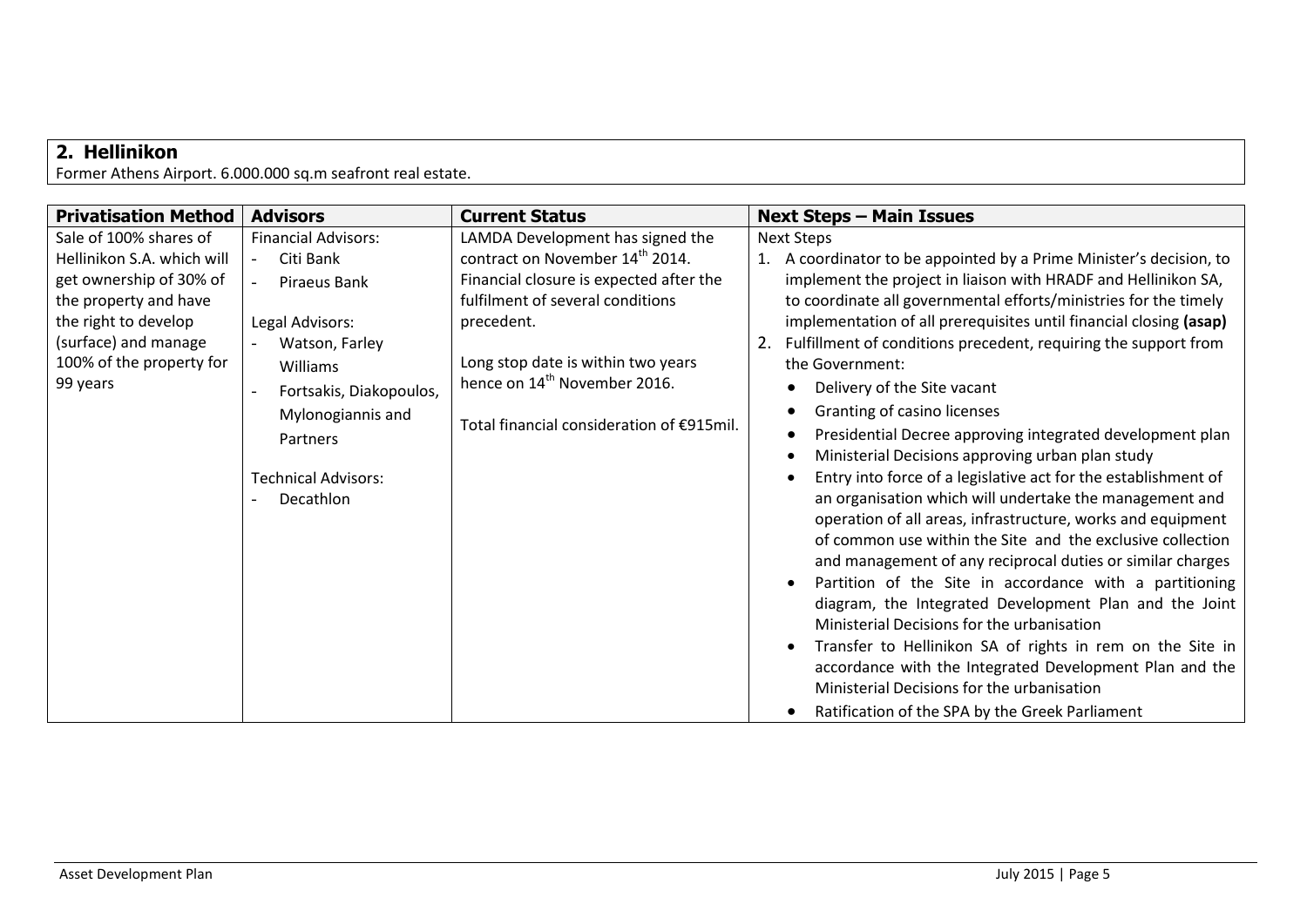# <span id="page-5-0"></span>**3. Astir Vouliagmenis**

Hotel Complex of Astir Palace Vouliagmeni SA including Marina Subsidiary

| <b>Privatisation Method</b> | <b>Advisors</b>                         | <b>Current Status</b>                                                                                                                                                                                                          | <b>Next Steps - Main Issues</b>                                                                                                                                                                                                                                                                                                                                                                                                                                                              |
|-----------------------------|-----------------------------------------|--------------------------------------------------------------------------------------------------------------------------------------------------------------------------------------------------------------------------------|----------------------------------------------------------------------------------------------------------------------------------------------------------------------------------------------------------------------------------------------------------------------------------------------------------------------------------------------------------------------------------------------------------------------------------------------------------------------------------------------|
| Sale of 81,122,156          | <b>Financial Advisors:</b>              | JERMYN has signed                                                                                                                                                                                                              | Main Issues to be addressed:                                                                                                                                                                                                                                                                                                                                                                                                                                                                 |
| shares of Astir Palace SA.  | Piraeus Bank                            | the contract on<br>September 17 <sup>th</sup> 2014                                                                                                                                                                             | Agreement on the new proposed ESCHADA development plan                                                                                                                                                                                                                                                                                                                                                                                                                                       |
| Tender Run by NBG S.A.      | Legal Advisors:                         | with a consortium of                                                                                                                                                                                                           | <b>Next Steps:</b>                                                                                                                                                                                                                                                                                                                                                                                                                                                                           |
|                             | Potamitis Vekris                        | <b>Turkish and Arabic</b>                                                                                                                                                                                                      | Preparation of ESCHADA & SMPE                                                                                                                                                                                                                                                                                                                                                                                                                                                                |
|                             | <b>Technical Advisors:</b><br>Decathlon | investors.<br>The Council of State<br>has rejected the<br>proposed Presidential<br>Decree for the<br>development of the<br>site and a revised<br>development plan is<br>being drafted for<br>review by the Council<br>of State | Approval of the draft PD on ESCHADA by the Council of State<br>Following a positive recommendation from the Board of Directors of HRADF and<br>ETAD, signing of a notarial act for addressing the legal impediments that prohibit<br>the transfer of a majority shareholding of the listed company Astir Palace<br>Vouliagmeni to the Preferred Bidder, as well as for the extension of special beach<br>and shoreline rights to the Preferred Investor<br>Expected closing date: 30.06.2016 |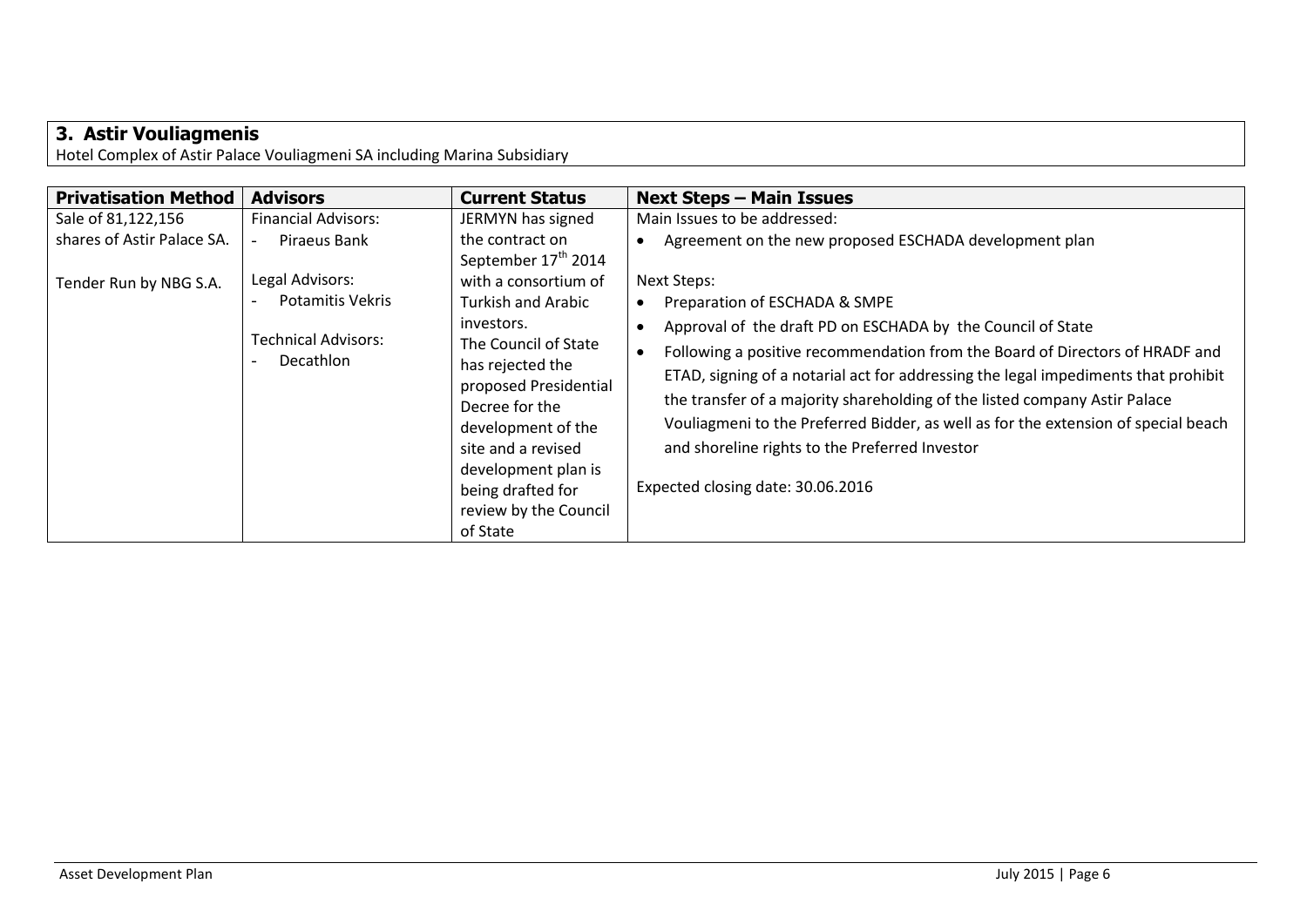### <span id="page-6-0"></span>**4. Afandou Rhodes**

Golf and Tourist development in two properties in the Afantou area of the island of Rhodes

| <b>Privatisation Method</b>                                                                                                                                                                                                                                                              | <b>Advisors</b>                                                                                                                            | <b>Current Status</b>                                                                                                                                                                                                                                                                                                                                                              | <b>Next Steps - Main Issues</b>                                                                                                                                                                                                                                                                                                                                                                                                                                                                                                                                                                                                                                                                                           |
|------------------------------------------------------------------------------------------------------------------------------------------------------------------------------------------------------------------------------------------------------------------------------------------|--------------------------------------------------------------------------------------------------------------------------------------------|------------------------------------------------------------------------------------------------------------------------------------------------------------------------------------------------------------------------------------------------------------------------------------------------------------------------------------------------------------------------------------|---------------------------------------------------------------------------------------------------------------------------------------------------------------------------------------------------------------------------------------------------------------------------------------------------------------------------------------------------------------------------------------------------------------------------------------------------------------------------------------------------------------------------------------------------------------------------------------------------------------------------------------------------------------------------------------------------------------------------|
| Sale of 100% shares of 2<br>or more SPVs set up by<br>HRADF for each property<br>(Golf Afantou & Southern<br>Afantou) to be acquired<br>by M.A. Angeliades<br>(Preferred Investor for<br>Property A) and T.N.<br>Aegean Sun Investment<br>Limited (Preferred<br>Investor for Property B) | <b>Financial Advisors:</b><br>Piraeus Bank<br>Legal Advisors:<br><b>Potamitis Vekris</b><br><b>Technical Advisors:</b><br><b>Decathlon</b> | The tender has been<br>approved by the Court<br>of Auditors and the<br>development plan has<br>been signed off by the<br>Council of State (draft<br>Presidential Decree).<br>However, an<br>amendment is needed<br>to correct the total<br>area of the property<br>and a new draft<br><b>Presidential Decree</b><br>must be approved and<br>signed off by the<br>Council of State. | Main Issues to be addressed:<br>Adjourn of the Central Administration Council for the approval of the revised<br>Presidential Decree and forwarding and resubmitting it to the Council of State<br>Next Steps:<br>Approval of the revised Presidential Decree (ESCHADA) by the Council of State<br>Financial closing of the transaction upon completion of specific conditions<br>precedents as per below:<br>approval and publication of ESCHADA in Government Gazette,<br>SPV's acquisition for a period of fifty (50) years of the right to use the<br>seashore and the beach in front of each Property<br>Rescission of prohibition provided for by article 25 of Law 1892/1990.<br>Expected closing date: 31.12.2015 |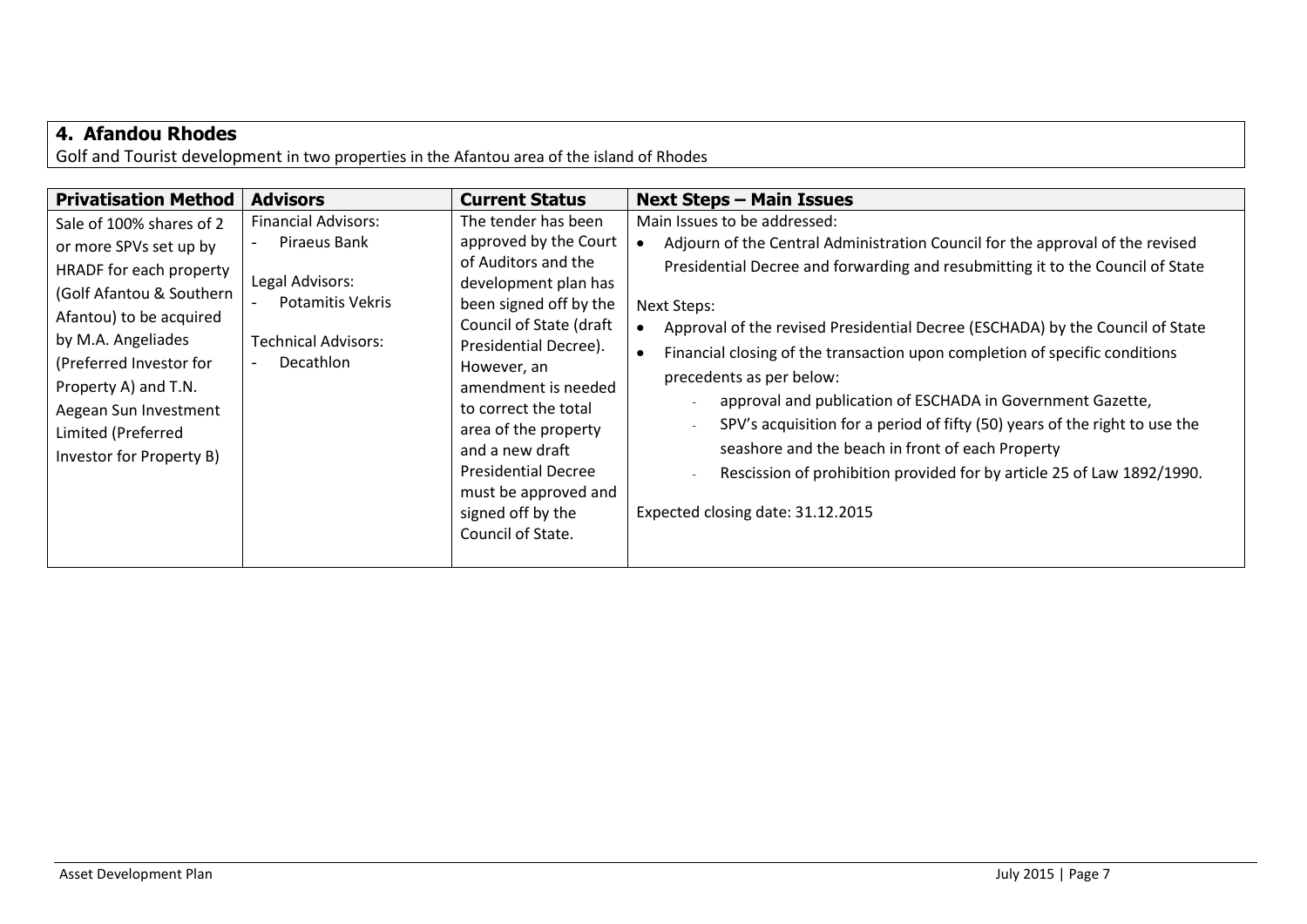### <span id="page-7-0"></span>**5. Hellenic Gas Transmission System Operator (DESFA)**

DESFA, DEPA's wholly-owned subsidiary, owns and operates the regulated high pressure gas transport network and LNG re-gasification facilities in Greece.

| <b>Privatisation Method</b>                        | <b>Advisors</b>                        | <b>Current Status</b>                       | <b>Next Steps - Main Issues</b>                                              |
|----------------------------------------------------|----------------------------------------|---------------------------------------------|------------------------------------------------------------------------------|
| Sale of 66% (31% HRADF                             | <b>Financial Advisors:</b>             | SPA and SHA signed on                       | SOCAR to provide additional assurances that the acquisition of 66% of DESFA  |
| - 35% HELPE) of DESFA's                            | Alpha Bank                             | 21.12.2013                                  | shall not lead to a market foreclosure                                       |
| shares to the State Oil                            | <b>UBS</b>                             | The transaction is                          | Alternative option is SOCAR to acquire 49% of DESFA, by divesting either to  |
| Company of the Republic<br>of Azerbaijan ("SOCAR") | Rothschild                             | currently reviewed by<br>DG Comp, which has | the Hellenic Republic or to a third entity of at least 17% of SOCAR's future |
| through a public tender                            |                                        | concerns regarding the                      | stake in DESFA.                                                              |
| offer                                              | Legal Advisors:<br>Koutalidis Law Firm | acquisition of a                            | Expecting SOCAR's feedback on the preferred transaction structure.           |
|                                                    | Clifford Chance                        | majority stake in DESFA                     | DG Comp approval and fulfillment of other conditions precedents.             |
|                                                    |                                        |                                             | Completion of the transaction(s).                                            |
|                                                    |                                        |                                             |                                                                              |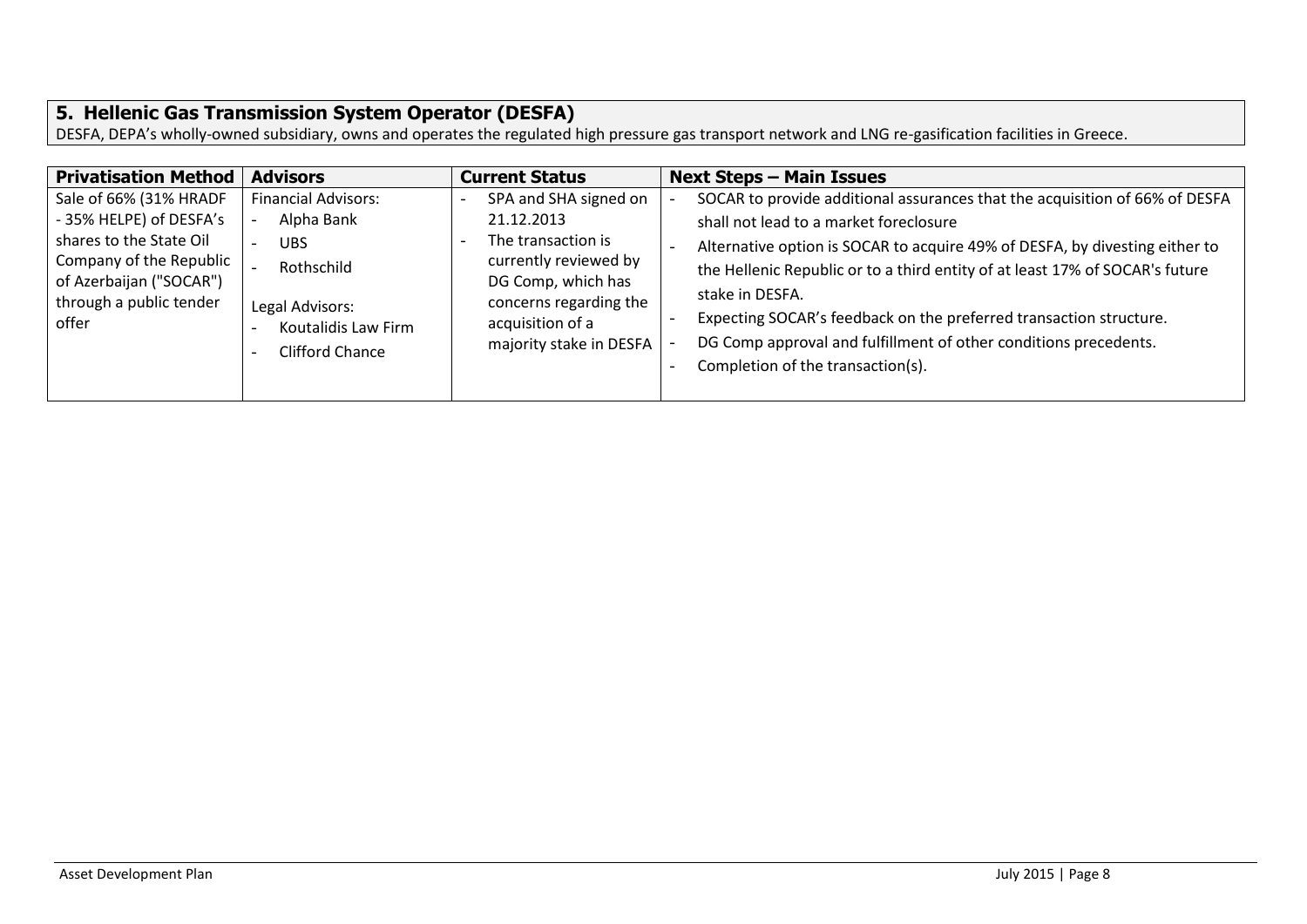## <span id="page-8-0"></span>**6. Piraeus Port Authority S.A (OLP)**

The largest Port Authority of Greece. OLP S.A. has a long-term concession agreement with the HR for the use of the Port until 2052 and is listed on the Athens Exchange.

| <b>Privatisation Method</b>                                                                                         | <b>Advisors</b>                                                                 | <b>Current Status</b>                                                                                                                                           | <b>Next Steps - Main Issues</b>                                                                                                                                                                                                                                                                                                                                              |
|---------------------------------------------------------------------------------------------------------------------|---------------------------------------------------------------------------------|-----------------------------------------------------------------------------------------------------------------------------------------------------------------|------------------------------------------------------------------------------------------------------------------------------------------------------------------------------------------------------------------------------------------------------------------------------------------------------------------------------------------------------------------------------|
| Sale of 67% of share<br>capital of Piraeus Port<br>Authority S.A.:<br>51% settled at                                | <b>Financial Advisors:</b><br>Morgan Stanley<br>Piraeus Bank<br>Legal Advisors: | Currently in second phase<br>Five Investors preselected<br>APM<br>$\bullet$                                                                                     | Main Issues to be addressed<br>Finalize the concession agreement for OLP based on the framework already<br>1.<br>agreed and the document disseminated to investors in December 2014.<br>(critical, asap):                                                                                                                                                                    |
| closing<br>Additional 16%<br>settled 5 years<br>following closing<br>subject to<br>completion of<br>mandatory capex | Freshfields<br>AKL<br><b>Technical Advisors:</b><br><b>HPC</b><br>Marnet        | COSCO<br>$\bullet$<br><b>ICTSI</b><br>$\bullet$<br>Ports America Group<br>$\bullet$<br>Utilico<br>$\bullet$<br>Full documentation package<br>(including the new | Ministry of Shipping & Finance<br>a.<br>OLP<br>$b_{-}$<br>2. Staffing of ports' regulatory authority & preparation necessary Presidential<br>Decree to allow the regulator to properly function(October 2015):<br>a. Ministry of Shipping<br>Specification/separation of administrative & other<br>3.<br>responsibilities/competences that should be removed from OLP and be |
| <b>HRADF</b> currently holds<br>74% of the shares.                                                                  |                                                                                 | concession agreement)<br>submitted to investors and<br>comments received by on<br>January 2015                                                                  | transferred to the Hellenic Republic/Port Regulatory Authority (by end of<br>October 2015):<br>Ministry of Shipping<br>а.<br><b>Next Steps</b><br>Update of Financial Vendor Due Diligence asap<br>1.<br>Finalization of Agreements (Concession Agreement, Share Purchase<br>2.                                                                                              |
|                                                                                                                     |                                                                                 |                                                                                                                                                                 | Agreement & Shareholders' Agreement) by end of October 2015<br>Binding offers are expected in November 2015<br>3.<br>Submission to Court of Audit (December 2015)<br>4.<br>Parliament Ratification*<br>5.<br>* The timing of this action is subject to change in order to comply with applicable<br>merger control obligations                                               |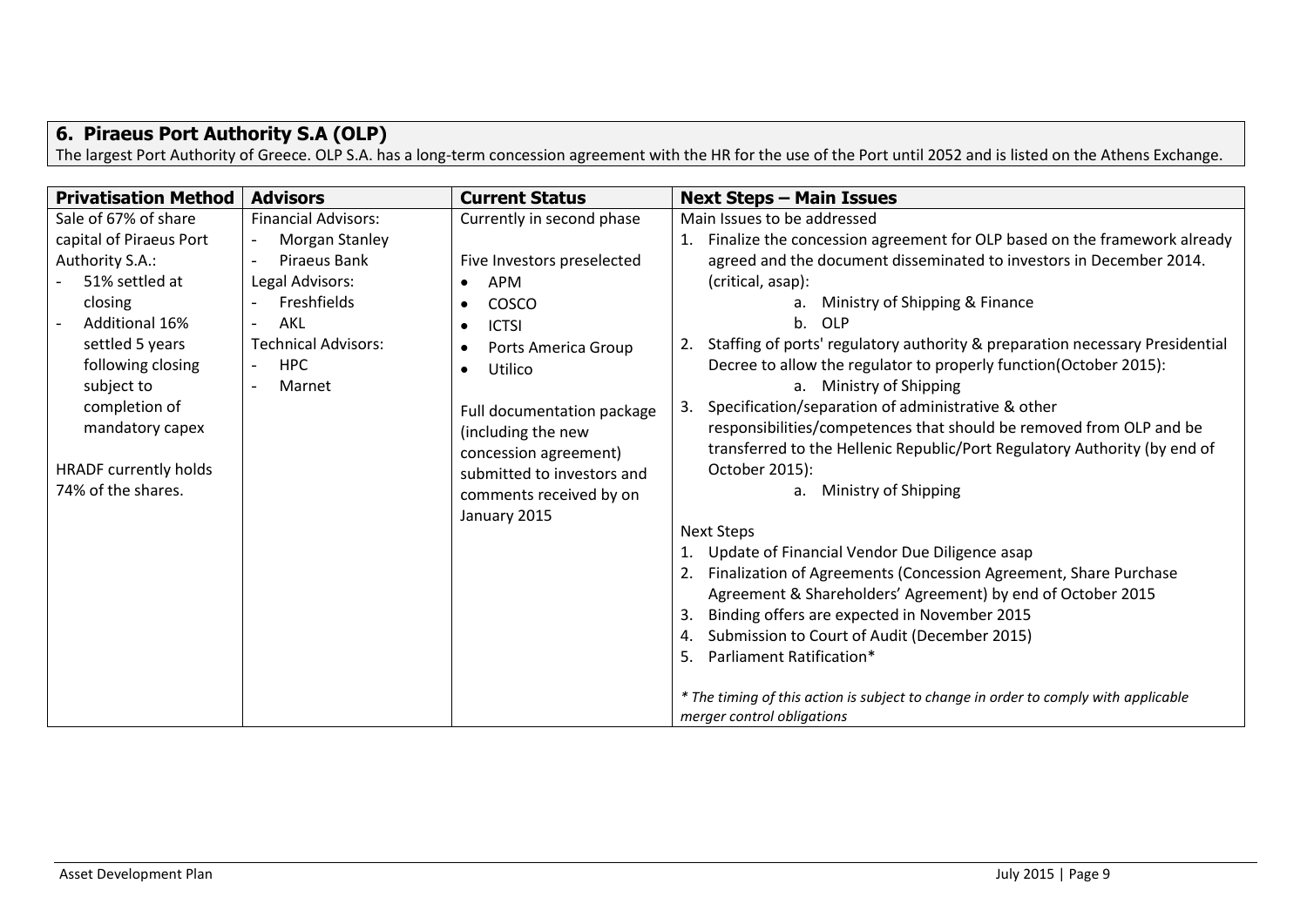

\* The timing of this action is subject to change in order to comply with applicable merger control obligations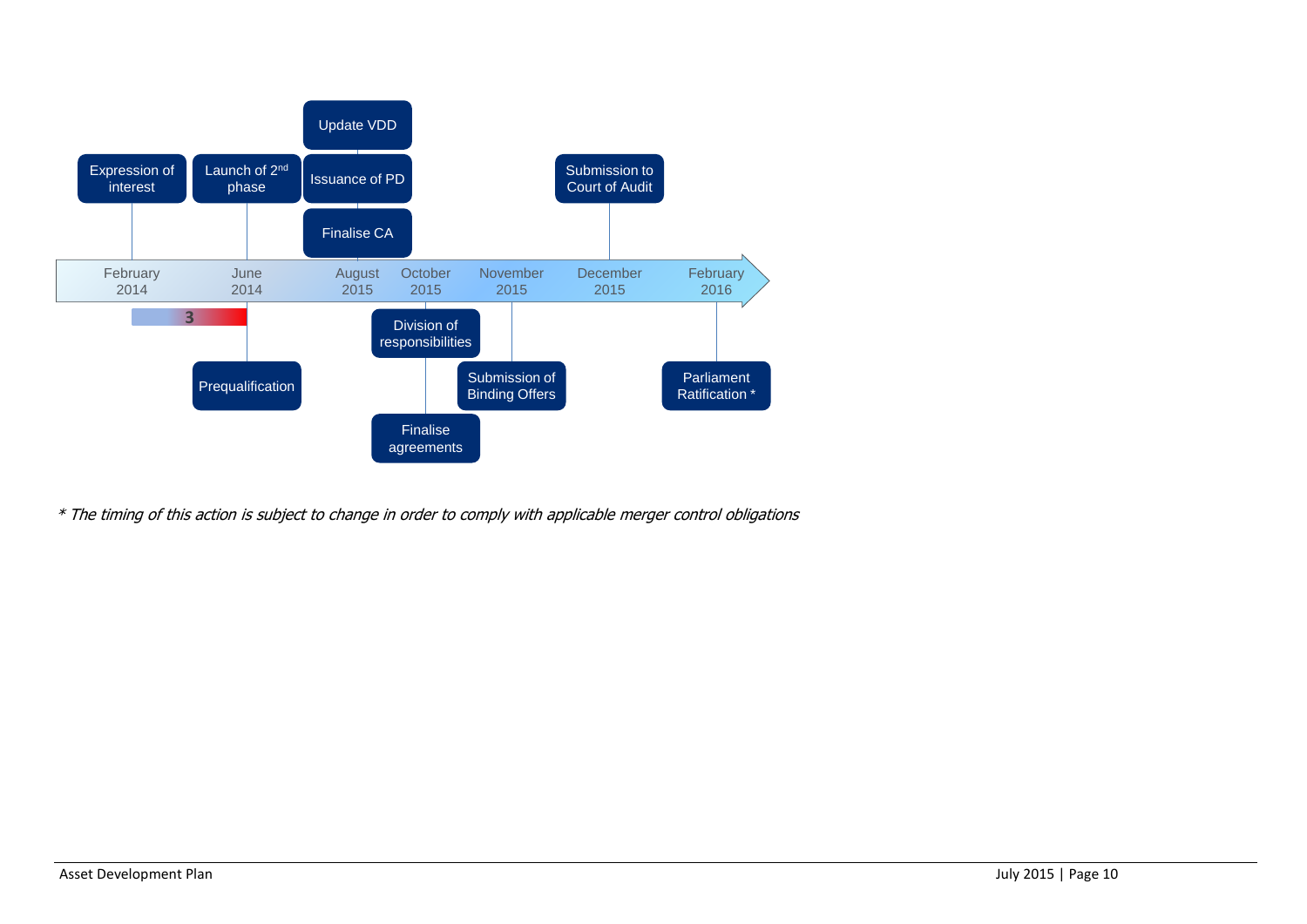## <span id="page-10-0"></span>**7. Thessaloniki Port Authority S.A (OLTH)**

The second largest Port Authority of Greece. OLTH S.A. has a long-term concession agreement with the HR for the use of the Port until 2051 and is listed in Athens Exchange.

| <b>Advisors</b><br><b>Privatisation Method</b><br><b>Current Status</b>                                                                                                                                                                                                                                                                                                                                                                                                                                                                                                                                                                                                                                    | <b>Next Steps - Main Issues</b>                                                                                                                                                                                                                                                                                                                                                                                                                                                                                                                                                                                                                                                                                                                                                                                                                                                                                                                                                                                                                                                                                                                                                                                                                       |
|------------------------------------------------------------------------------------------------------------------------------------------------------------------------------------------------------------------------------------------------------------------------------------------------------------------------------------------------------------------------------------------------------------------------------------------------------------------------------------------------------------------------------------------------------------------------------------------------------------------------------------------------------------------------------------------------------------|-------------------------------------------------------------------------------------------------------------------------------------------------------------------------------------------------------------------------------------------------------------------------------------------------------------------------------------------------------------------------------------------------------------------------------------------------------------------------------------------------------------------------------------------------------------------------------------------------------------------------------------------------------------------------------------------------------------------------------------------------------------------------------------------------------------------------------------------------------------------------------------------------------------------------------------------------------------------------------------------------------------------------------------------------------------------------------------------------------------------------------------------------------------------------------------------------------------------------------------------------------|
| Currently in second phase.<br>Sale of 67% of share<br><b>Financial Advisors:</b><br>capital of Thessaloniki<br>Morgan Stanley<br>Port Authority S.A.<br>Piraeus Bank<br>Eight Investors preselected<br>Legal Advisors:<br>APM<br>$\bullet$<br>Freshfields<br><b>HRADF currently holds</b><br>Deutsche Invest<br>74% of the shares.<br>AKL<br><b>ICTSI</b><br>$\bullet$<br><b>Technical Advisors:</b><br><b>Duferco Particiption</b><br><b>HPC</b><br>Mitsui & Co<br>Marnet<br>3.<br>P&O Steam Navigation<br>Russian Railways JSC /<br><b>GEK TERNA S.A.</b><br><b>Yilport Holding</b><br>Investors given access to the<br>VDR but yet to full<br>documentation package<br>2.<br>3.<br>4.<br>5.<br>6.<br>7. | Main Issues to be addressed<br>1. Redrafting of the concession agreement based on the OLP precedent work<br>by the relevant authorities (critical, by end of September 2015):<br>Ministry of Shipping & Finance<br>a.<br>OLTH<br>$b_{\cdot}$<br>2. Staffing of ports' regulatory authority & preparation necessary Presidential<br>Decree to allow the regulator to properly function (October 2015):<br>a. Ministry of Shipping<br>Specification/division of administrative & other<br>responsibilities/competences to be removed from OLTH and transferred to<br>the Hellenic Republic/Port Regulatory Authority (by end of October 2015):<br>a. Ministry of Shipping<br><b>Next Steps</b><br>1. Access & effect changes in the transaction settlement - sale of 51% at<br>closing + additional 16% five years after closing subject to completion of<br>mandatory capex (asap)<br>Update of Financial Vendor Due Diligence by end of September 2015<br>Finalize company Business Plan by October 2015<br>Management Presentations & Site Visits in October 2015<br>Finalize Port Master Plan by December 2015<br>Finalization of Agreements (Concession Agreement, Share Purchase<br>Agreement & Shareholders' Agreement)<br><b>Binding offers</b> |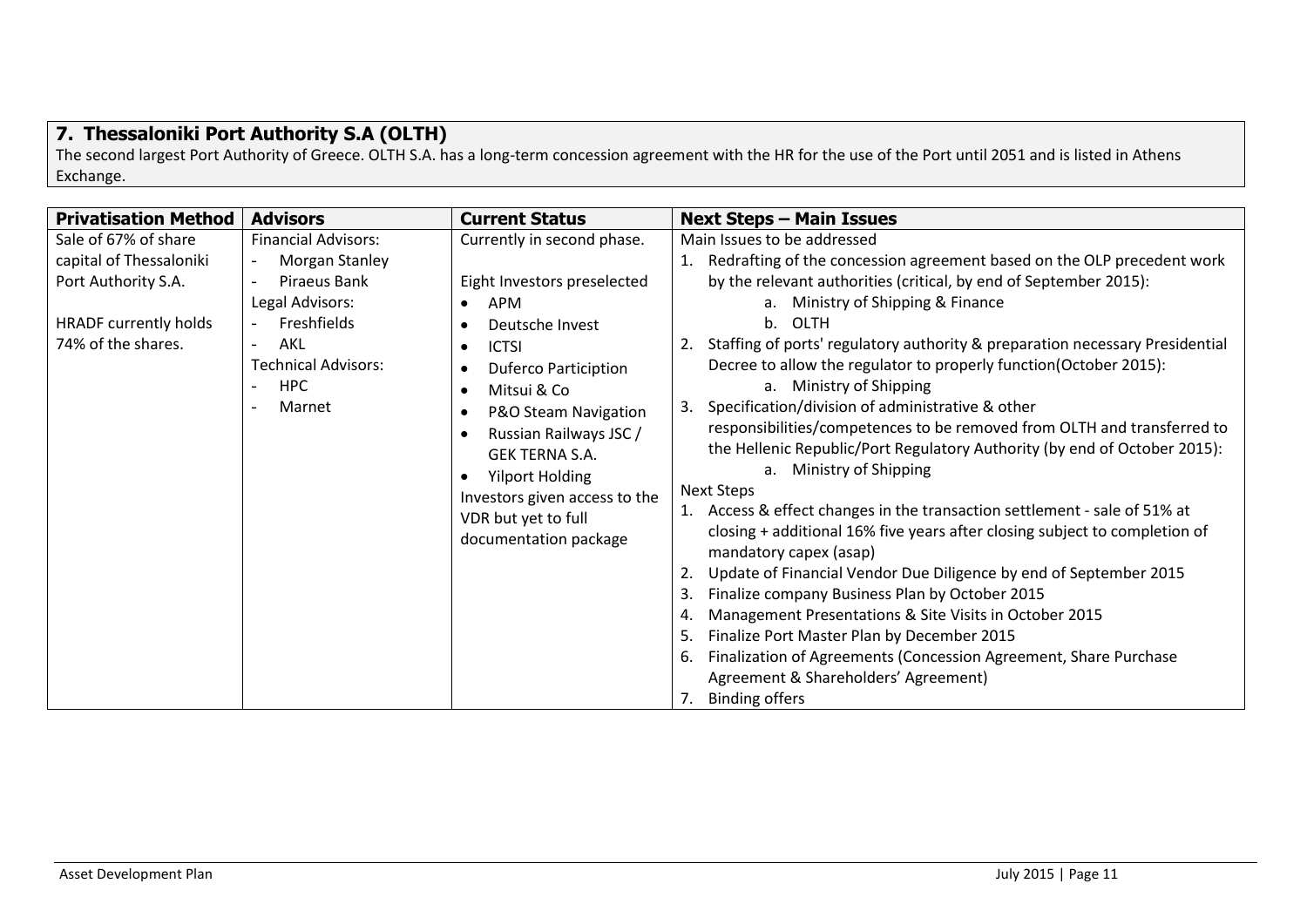

\* The timing of this action is subject to change in order to comply with applicable merger control obligations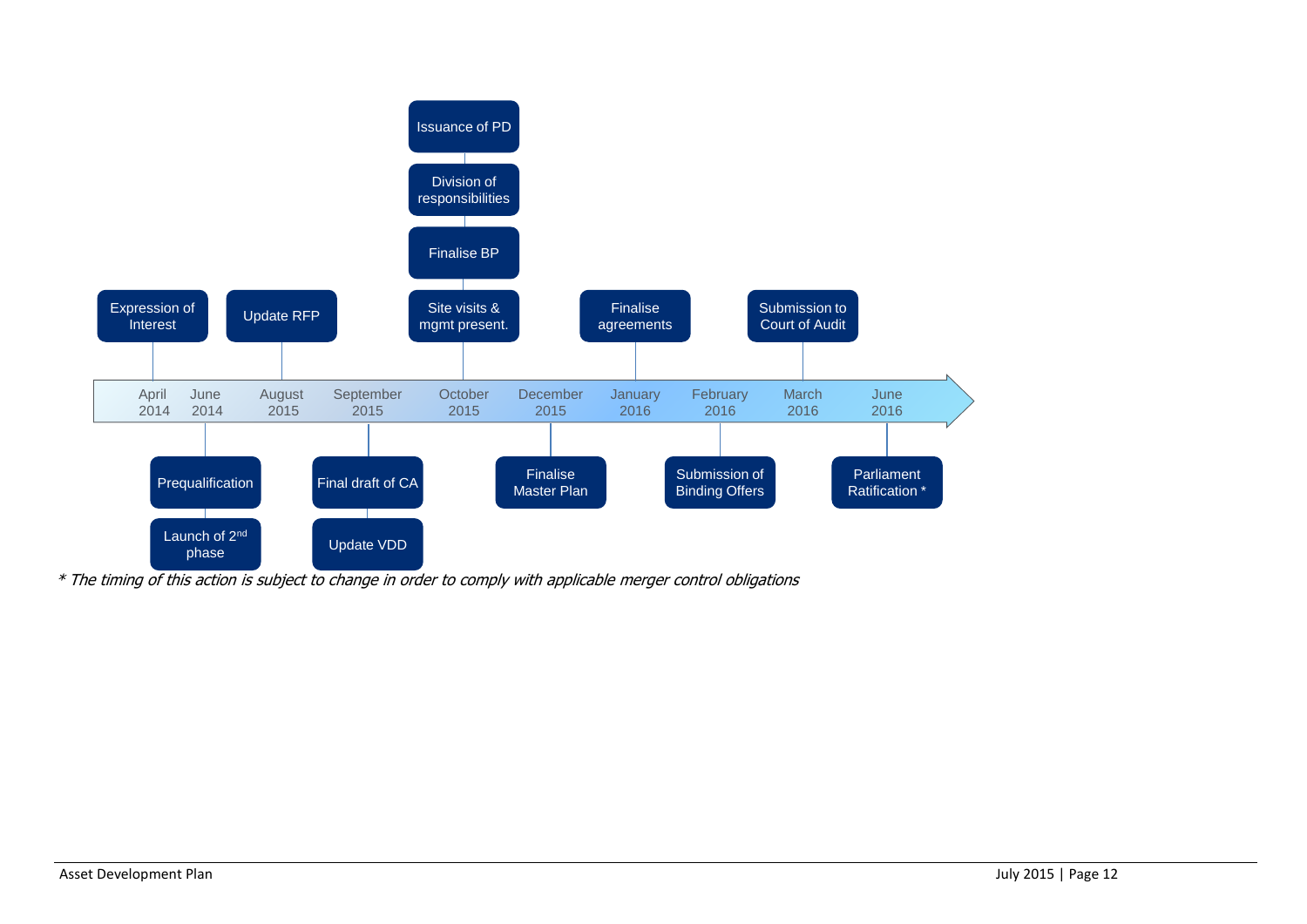#### <span id="page-12-0"></span>**8. TRAINOSE S.A. & EESSTY S.A (ROSCO)**

**TRAINOSE** is engaged in the provision of traction services for the rail transportation of passengers and freight, the development, organization and exploitation of urban, suburban, regional, extra-urban and international railway transportation of passengers and freight, as well as bus transportation or combined transportation of passengers and freight and the provision of logistics services of any nature.

**EESTYY**, is a newly established (2013) company. Today, the Hellenic Republic Asset Development Fund owns 100% of the share capital of EESSTY. EESSTY provides rolling stock maintenance and availability services to train operating companies.

| <b>Privatization Method</b> | <b>Advisors</b>             | <b>Current Status</b>     | <b>Next Steps - Main Issues</b>                                                       |
|-----------------------------|-----------------------------|---------------------------|---------------------------------------------------------------------------------------|
| Sale of 100% of share       | <b>Financial Advisors:</b>  | Currently both tenders    | Main Issues to be addressed in the course of the tender procedure                     |
| capital of TRAINOSE S.A     | <b>IBG</b>                  | are in the 2nd phase      |                                                                                       |
|                             | Kantor<br>$\overline{a}$    |                           | Signing of the Assumption Agreement between the HR and Eurofima for Rolling Stock     |
| Sale of 100% of share       |                             | <b>TRAINOSE</b>           | acquired by OSE with Eurofima financing. Transfer of RS from OSE to the HR.           |
| capital of EESSTY S.A       | Legal Advisors:             | Three prequalified        | (Ministry of Finance/Ministry of Transport, Infrastructure and Networks – by          |
|                             | <b>Bernitsas</b>            | investor schemes:         | September 2015)                                                                       |
|                             | Hogan Lovells               | SNCF France,<br>$\bullet$ | HR to submit the 2015-2019 PSO Agreement to the Court of Auditors for approval.       |
|                             | (currently                  | Grup Feroviar Roman       | Then to Parliament for PSO approval by the Joint Economic Affairs Committee.          |
|                             | under                       | $(GFR)$ ,                 | Following the above signing of the new PSO by HR and TRAINOSE. (Ministry of           |
|                             | negotiation)                | Russian Railways-         | Transport, Infrastructure and Networks - by September 2015)                           |
|                             | <b>Technical Advisors:</b>  | <b>GEKTERNA</b>           | Finalization of key transaction agreements (by November 2015):<br>3.                  |
|                             | Louis Berger                |                           | Rolling Stock Lease Agreement (GAIAOSE - TRAINOSE)<br>а.                              |
|                             |                             | <b>EESSTY</b>             | 10 year Maintenance Agreement (TRAINOSE - EESSTY)                                     |
|                             |                             | Three prequalified        | SPAs. Key stress points:<br>c.                                                        |
|                             |                             | investor schemes:         | Environmental issues concerning past and existing contamination of<br>п               |
|                             |                             | ALSTOM-DAMCO<br>$\bullet$ | maintenance depots/workshops and who will bear the risk and                           |
|                             |                             | RZD-GEKTERNA<br>$\bullet$ | restoration costs. (Ministry of Transport, Infrastructure and                         |
|                             | <b>SIEMENS</b><br>$\bullet$ |                           | <b>Networks/Ministry of Finance)</b>                                                  |
|                             |                             |                           | TRAINOSE Debt write off/ closing of the State Aid files on TRAINOSE<br>$\blacksquare$ |
|                             |                             |                           | and OSE with the EC. (Ministry of Transport, Infrastructure and                       |
|                             |                             |                           | <b>Networks/Ministry of Finance)</b>                                                  |
|                             |                             |                           | Ministry to proceed with a PPP or SLA model for the provision of railway              |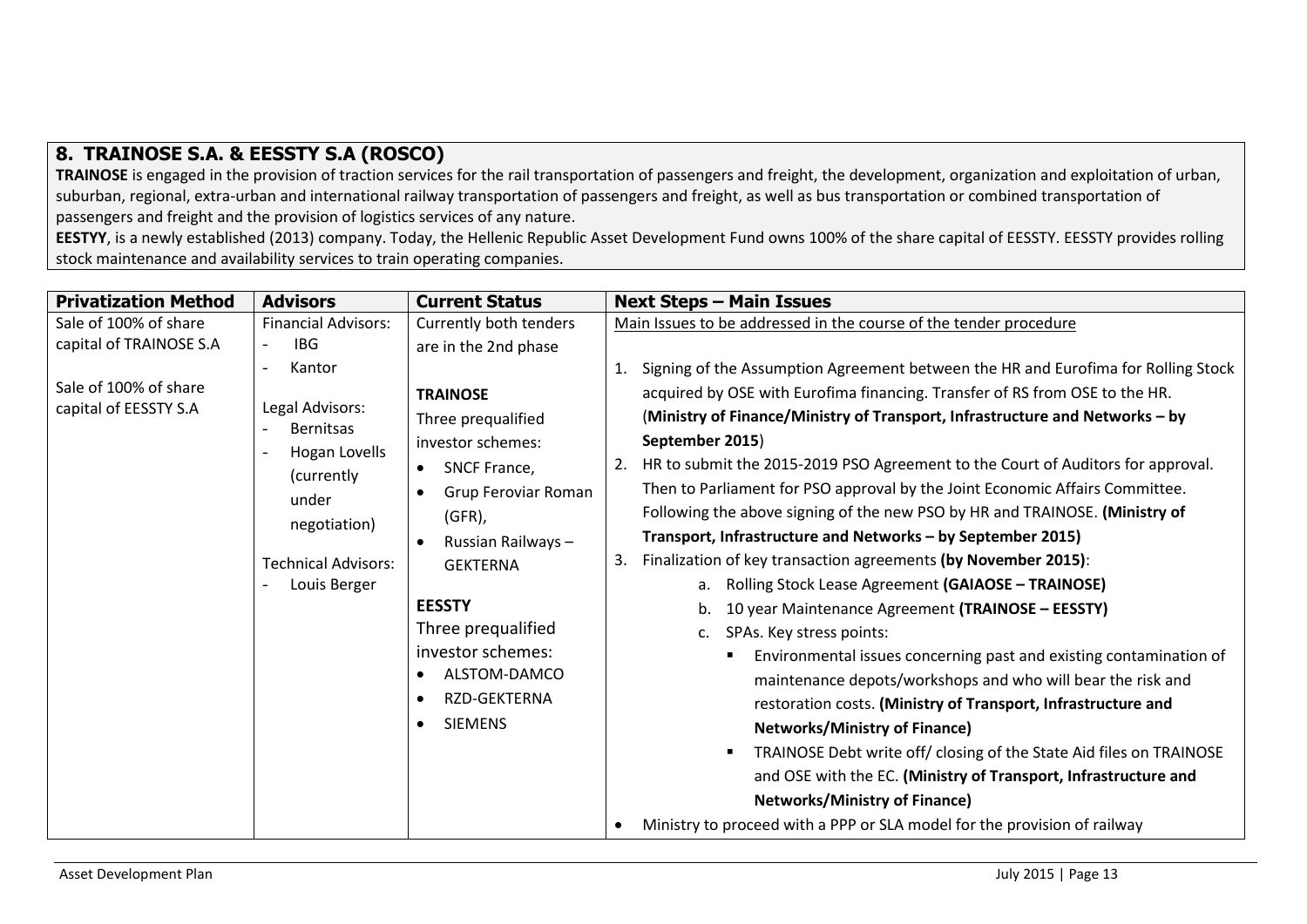| infrastructure restoration and maintenance according to the provisions of the PSO<br>and track access contract (Ministry of Transport, Infrastructure and Networks)<br>GAIOSE to proceed with valuation and technical assessment of rolling stock not<br>leased by TRAINOSE (determine exploitation and usage of remaining RS). GAIAOSE to<br>tender "cold storage" maintenance contract (valuation of the Rolling Stock not in use<br>by TRAINOSE/"Cold Storage" maintenance). (Ministry of Transport -GAIOSE) |
|-----------------------------------------------------------------------------------------------------------------------------------------------------------------------------------------------------------------------------------------------------------------------------------------------------------------------------------------------------------------------------------------------------------------------------------------------------------------------------------------------------------------|
| Next Steps                                                                                                                                                                                                                                                                                                                                                                                                                                                                                                      |
| Submissions of Binding Offers by December 2015.                                                                                                                                                                                                                                                                                                                                                                                                                                                                 |

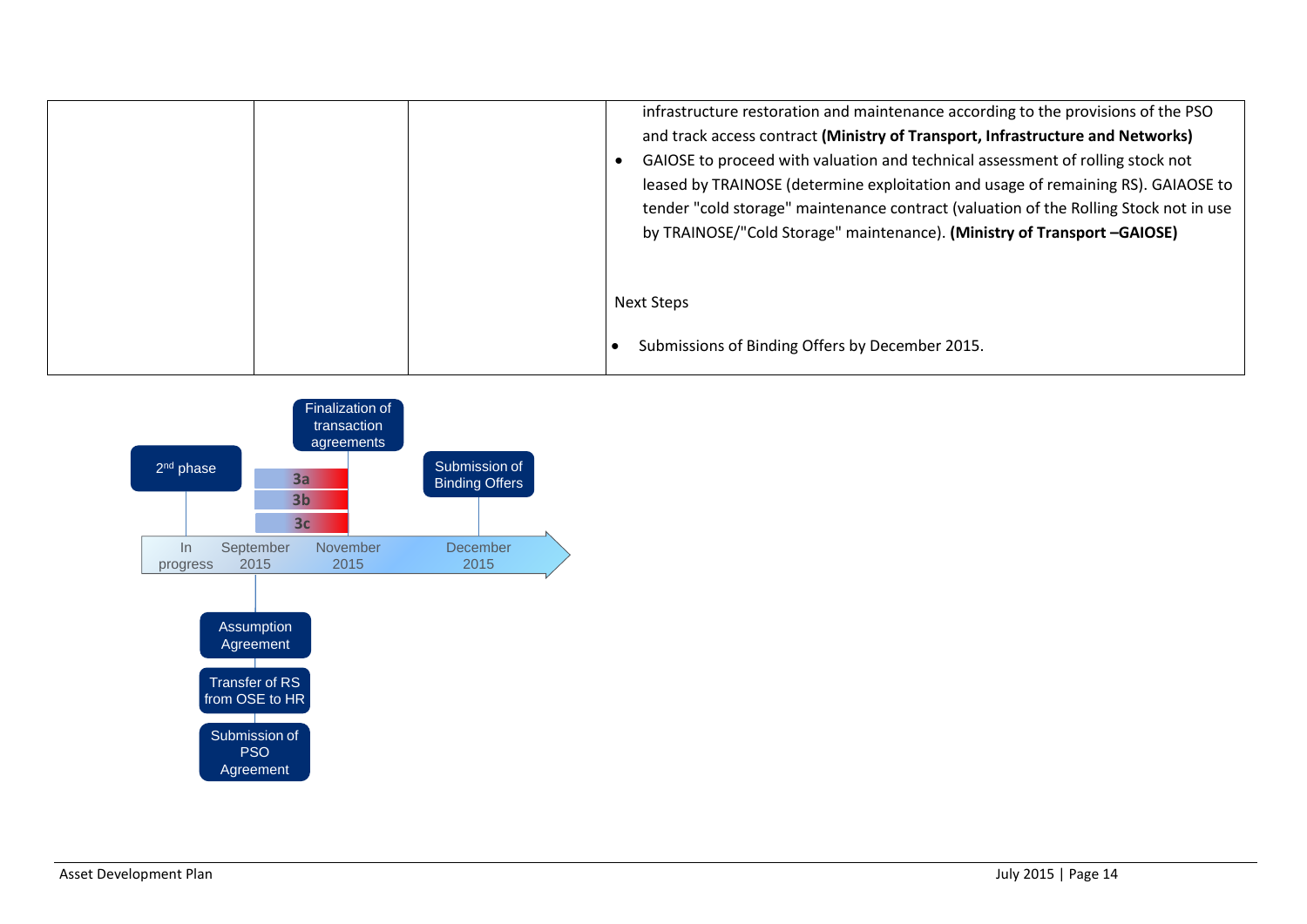#### <span id="page-14-0"></span>**9. Athens International Airport S.A (AIA)**

The main Airport of Greece, located in Athens. AIA was established in 1996 as a Public-Private Partnership with a 30-year concession agreement that grants to AIA the right to use the airport site for the purpose of the "design, financing, construction, completion, commissioning, maintenance, operation, management and development of the airport" until 2026.

| <b>Privatisation Method</b> | <b>Advisors</b>            | <b>Current Status</b>    | <b>Next Steps - Main Issues</b>                                      |
|-----------------------------|----------------------------|--------------------------|----------------------------------------------------------------------|
| Sale of 30% of shares and   | <b>Financial Advisors:</b> | <b>Under Preparation</b> | Next Steps                                                           |
| extension of concession.    | <b>BNP</b>                 |                          | HRADF BoD to formally decide on re-launching the process             |
| The privatisation method    | <b>NBG</b>                 | Options assessed include | a. Negotiations with AIA concerning the terms of the extension of    |
| to be decided.              |                            | trade sale and IPO       | the concession agreement                                             |
|                             | Legal Advisors:            |                          | Negotiations with the current shareholders concerning the sale<br>b. |
| HRADF holds 30% of the      | Potamitis-Vekris           |                          | of shares                                                            |
| shares of AIA and the       | Clifford Chance            |                          | Launch of a tender for the sale of shares (up to December 2015)      |
| right to extend the         |                            |                          | Expression of interest (February 2016)                               |
| duration of the             | Independent Valuator for   |                          |                                                                      |
| concession agreement        | the extension:             |                          |                                                                      |
| for 20 more years (i.e. up  | <b>ICF International</b>   |                          |                                                                      |
| to 2046).                   |                            |                          |                                                                      |
|                             |                            |                          |                                                                      |
| The Hellenic Republic       |                            |                          |                                                                      |
| holds 25%                   |                            |                          |                                                                      |

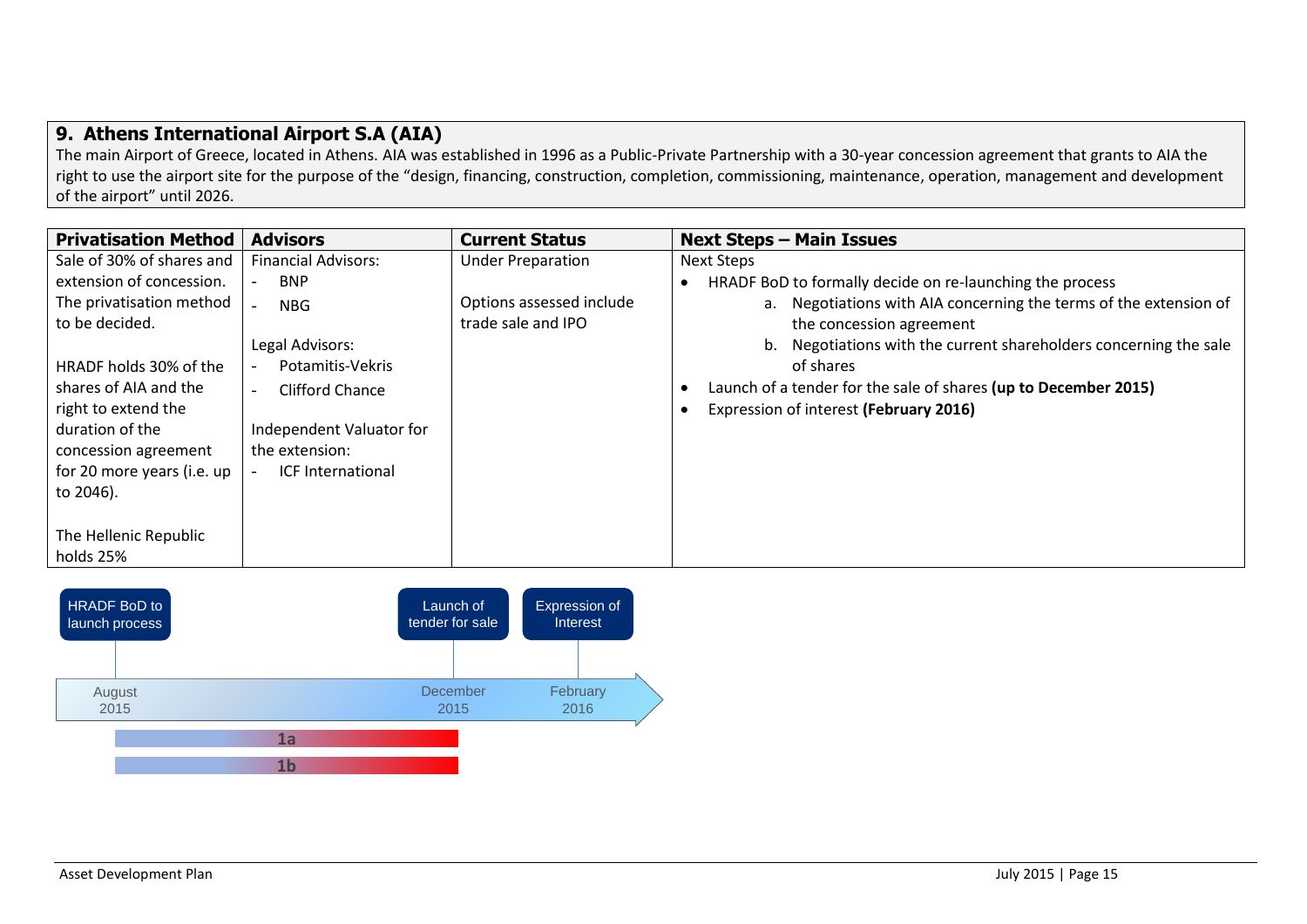### <span id="page-15-0"></span>**10. Poseidi Chalkidiki**

Tourist development

| <b>Privatisation Method</b>                                                                           | <b>Advisors</b>                                                                                                                                     | <b>Current Status</b> | <b>Next Steps - Main Issues</b>                                                                                                                                                                                                                                                                                                                                                                                                                                                                                                                        |
|-------------------------------------------------------------------------------------------------------|-----------------------------------------------------------------------------------------------------------------------------------------------------|-----------------------|--------------------------------------------------------------------------------------------------------------------------------------------------------------------------------------------------------------------------------------------------------------------------------------------------------------------------------------------------------------------------------------------------------------------------------------------------------------------------------------------------------------------------------------------------------|
| Sale of 100% shares of an<br>SPV which will hold<br>ownership and surface<br>rights over the property | <b>Financial Advisors:</b><br>Alpha Bank<br>Alpha Astika Akinita<br>Legal Advisors:<br>Bahas-Grammatidis<br><b>Technical Advisors:</b><br>Decathlon | Ongoing tender.       | Next Steps:<br>Approval of ESCHADA by Central Administration Council (SMPE consultation has<br>been concluded and SMPE approved by DIPA)<br>Submission of draft PD to the Council of State for approval and issuance of the<br>relevant ESCHADA PD from the competent Ministries<br>Finalization by HRADF of the SPA and amendments of certain terms of the RfP<br>Recording of the area of the old sea shore by the local property authority and<br>transfer of it to HRADF through an Interministerial Decision<br>Expected closing date: 31.12.2015 |

# <span id="page-15-1"></span>**11. Markopoulo Equestrian Centre**

Athletic development

| <b>Privatisation Method</b>                                                                                                         | <b>Advisors</b>                                                                                                                                 | <b>Current Status</b>                                                                                  | <b>Next Steps - Main Issues</b>                                                                                                                                                                                                                                                                                                                            |
|-------------------------------------------------------------------------------------------------------------------------------------|-------------------------------------------------------------------------------------------------------------------------------------------------|--------------------------------------------------------------------------------------------------------|------------------------------------------------------------------------------------------------------------------------------------------------------------------------------------------------------------------------------------------------------------------------------------------------------------------------------------------------------------|
| <b>Concession Agreement</b><br>of the right of use and<br>exploitation for a 40 year<br>period with the<br>possibility of extension | <b>Financial Advisors:</b><br>Alpha Bank<br>Alpha Astika Akinita<br>Legal Advisors:<br><b>KG Law Firm</b><br><b>Technical Advisors:</b><br>ASPA | Financial offers have<br>been submitted and<br>after a clarifications<br>period, two bidders<br>remain | Main Issues to be addressed:<br>Award of the contract (HRADF BoD)<br>Next Steps:<br>Approval of the Concession Agreement by the Court of Auditors<br>SMPE Approval by DIPA<br>Approval of ESCHADA by Central Administration Council (SMPE consultation has<br>been concluded)<br>Submission of PD to Council of State<br>Expected closing date: 31.03.2016 |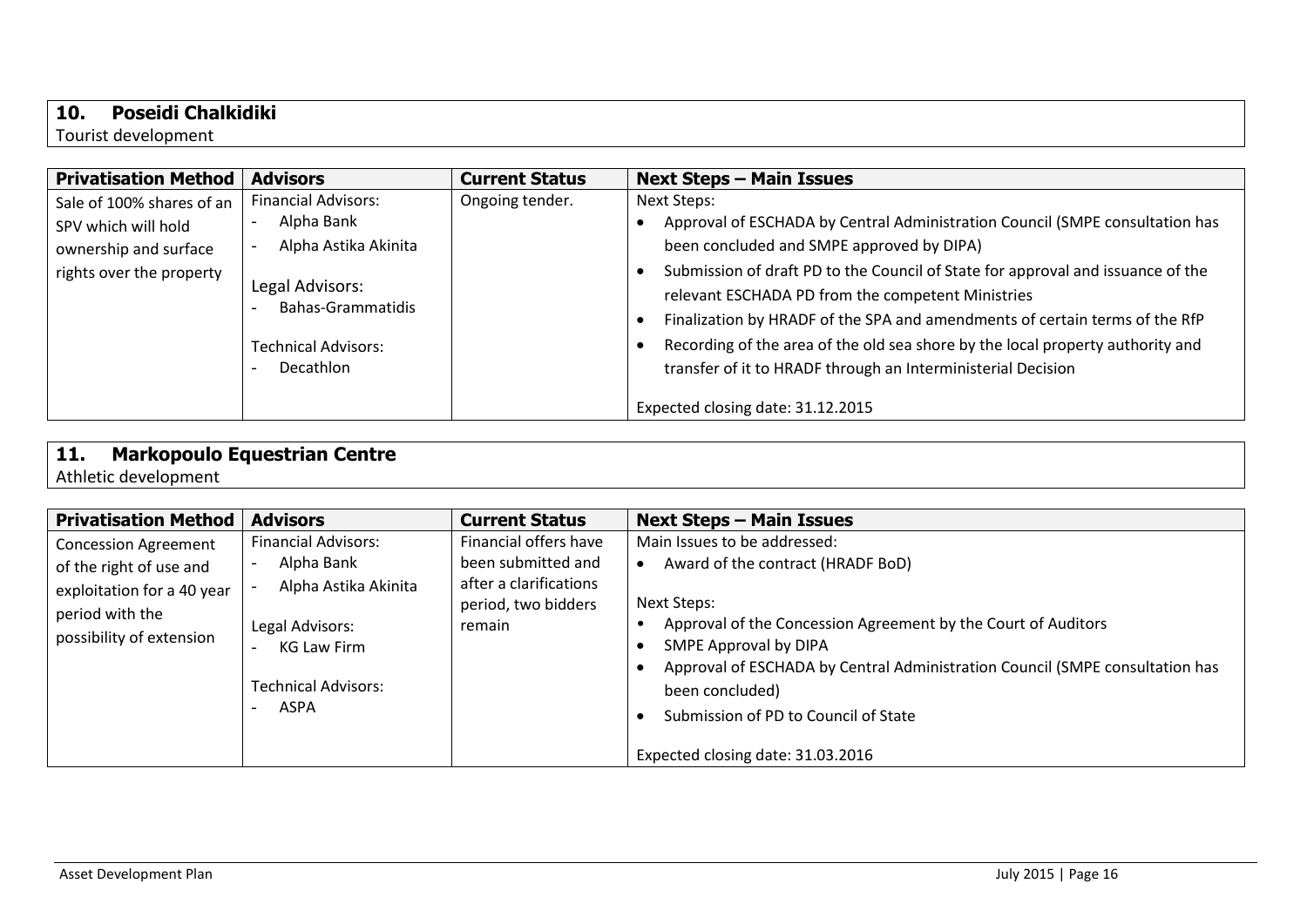# <span id="page-16-0"></span>**12. E-auction II, III, IV**

| <b>Privatisation Method</b>                              | <b>Advisors</b>                                                                                                                                                                     | <b>Current Status</b> | <b>Next Steps - Main Issues</b>                                                                                                                                                                                           |
|----------------------------------------------------------|-------------------------------------------------------------------------------------------------------------------------------------------------------------------------------------|-----------------------|---------------------------------------------------------------------------------------------------------------------------------------------------------------------------------------------------------------------------|
| Sale of properties<br>through the e- auction<br>platform | Project Advisors for e-<br>auction II and III, legal and<br>technical:<br><b>ETAD</b><br>E auction IV and forth :<br><b>KLC Legal Advisors</b><br><b>ETAD Technical</b><br>Advisors | Signing of contracts  | Contracts to be signed by HRADF:<br>18, Florinis st, Athens<br>Plytra, Prefecture of Lakonia<br>Former Magistrate of Paramythia<br>Former Magistrate of Messinia<br>Plaka properties<br>Expected closing date: 30.09.2015 |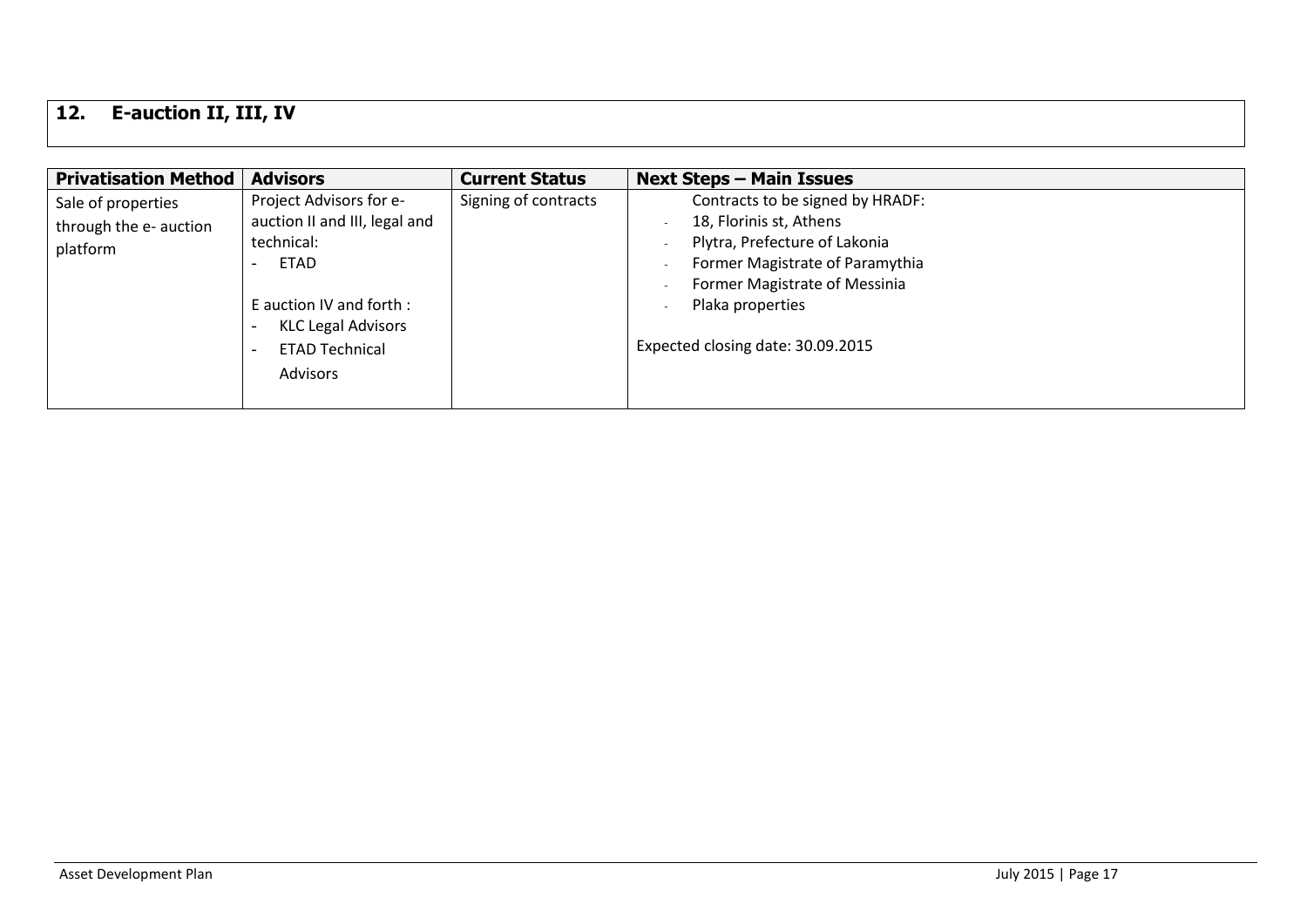#### <span id="page-17-0"></span>**Marinas**

Alimos Marina and remaining Tourist Ports in HRAF's portfolio

| <b>Privatisation Method</b> | <b>Advisors</b>    | <b>Current Status</b>          | <b>Next Steps - Main Issues</b>                                                                                                                                                                                                                                                                                                                                      |
|-----------------------------|--------------------|--------------------------------|----------------------------------------------------------------------------------------------------------------------------------------------------------------------------------------------------------------------------------------------------------------------------------------------------------------------------------------------------------------------|
| Long-term (40 years)        | To be selected and | The tender processes of Alimos | Main Issues to be addressed                                                                                                                                                                                                                                                                                                                                          |
| concession of the           | appointed          | cluster and Chios completed    | Main concerns of the prequalified parties:                                                                                                                                                                                                                                                                                                                           |
| marinas                     |                    | without any investor interest  | uncertainty whether ENFIA is applied in concessions<br>a.<br>(Clarity is needed by Mininstry of Finance)<br>mooring of foreign flag yachts over 12 months (Legislation<br>needed from Ministry of Tourism)<br>eviction of existing tenants/non-paying users (Alimos<br>Marina)<br>objections by municipalities (Tripartite Agreement on the<br>issue of Alimos Pool) |
|                             |                    |                                | <b>Next Steps</b><br>Selection and appointment of advisor team (December 2015)<br>HRAF decision on privatization model for the tourist ports in its<br>portfolio (in clusters or on an individual basis; relative timing) going<br>forward<br>New tenders for the Tourist Ports in HRAF's portfolio                                                                  |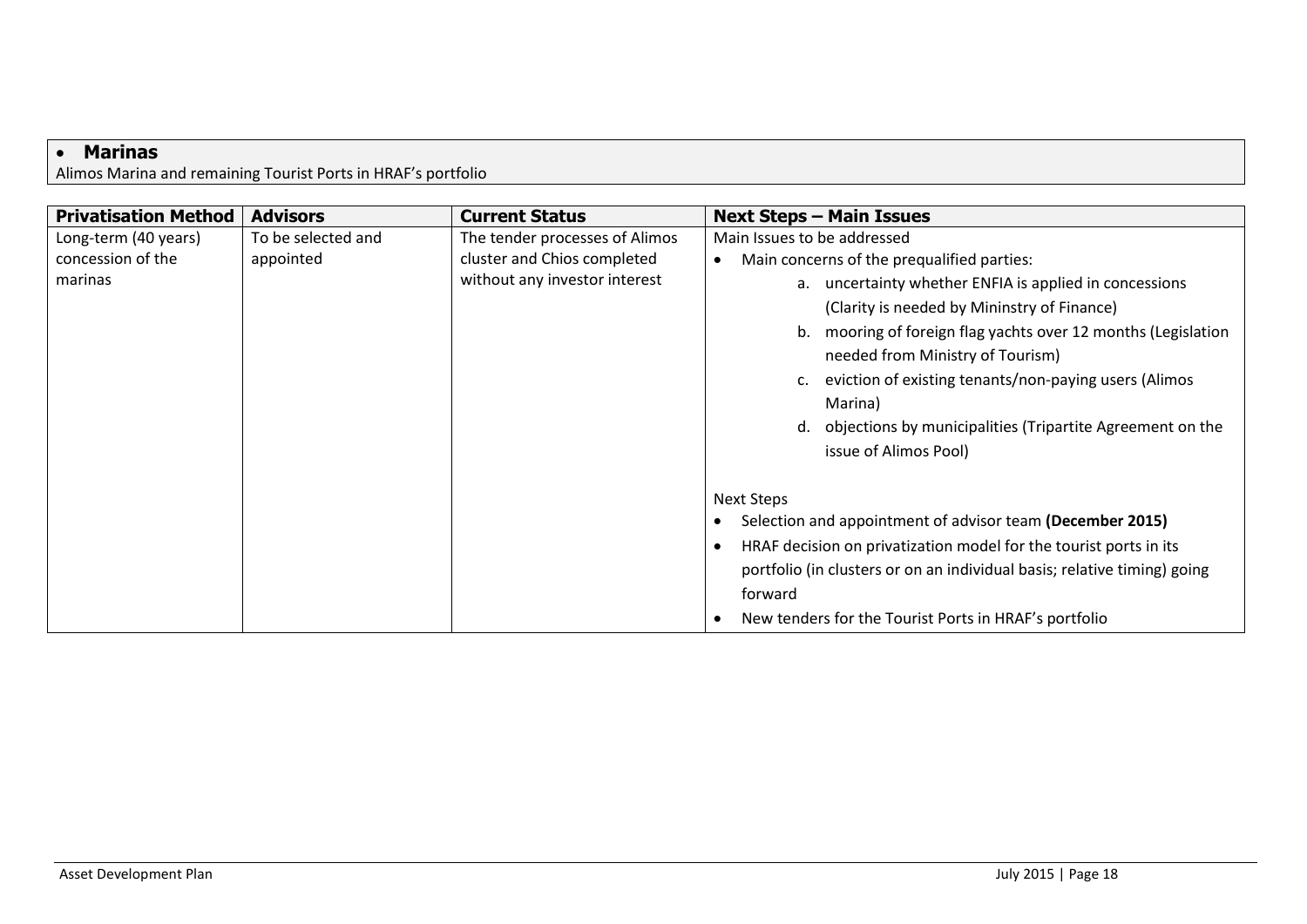Marina of Pylos

| <b>Privatisation Method</b> | <b>Advisors</b>                                                                       | <b>Current Status</b>            | <b>Next Steps - Main Issues</b>                                                                                                                                                                                                                                                                                                             |
|-----------------------------|---------------------------------------------------------------------------------------|----------------------------------|---------------------------------------------------------------------------------------------------------------------------------------------------------------------------------------------------------------------------------------------------------------------------------------------------------------------------------------------|
| Long-term (40 years)        | <b>Financial Advisors:</b>                                                            | Currently in 2nd phase of tender | Main Issues to be addressed                                                                                                                                                                                                                                                                                                                 |
| concession of the           | IBG                                                                                   | process                          | 1. Main concerns of the prequalified parties:                                                                                                                                                                                                                                                                                               |
| marinas                     | Legal Advisors:<br>KLC<br><b>Technical Advisors:</b><br><b>ROGAN &amp; Associates</b> | 8 prequalified investors         | uncertainty whether ENFIA is applied in concessions (Clarity is<br>needed by Ministry of Finance)<br>mooring of foreign flag yachts over 12 months (Legislation<br>needed from Ministry of Tourism)<br>Finalize Strategic Environmental Study for Pylos Marina (Ministry of<br>2.<br>Culture, Ministry of Tourism, Ministry of Environment) |
|                             |                                                                                       |                                  | <b>Next Steps</b>                                                                                                                                                                                                                                                                                                                           |
|                             |                                                                                       |                                  | Finalization of Concession Agreement by November 2015                                                                                                                                                                                                                                                                                       |
|                             |                                                                                       |                                  | Submission of Binding Offers by December 2015                                                                                                                                                                                                                                                                                               |

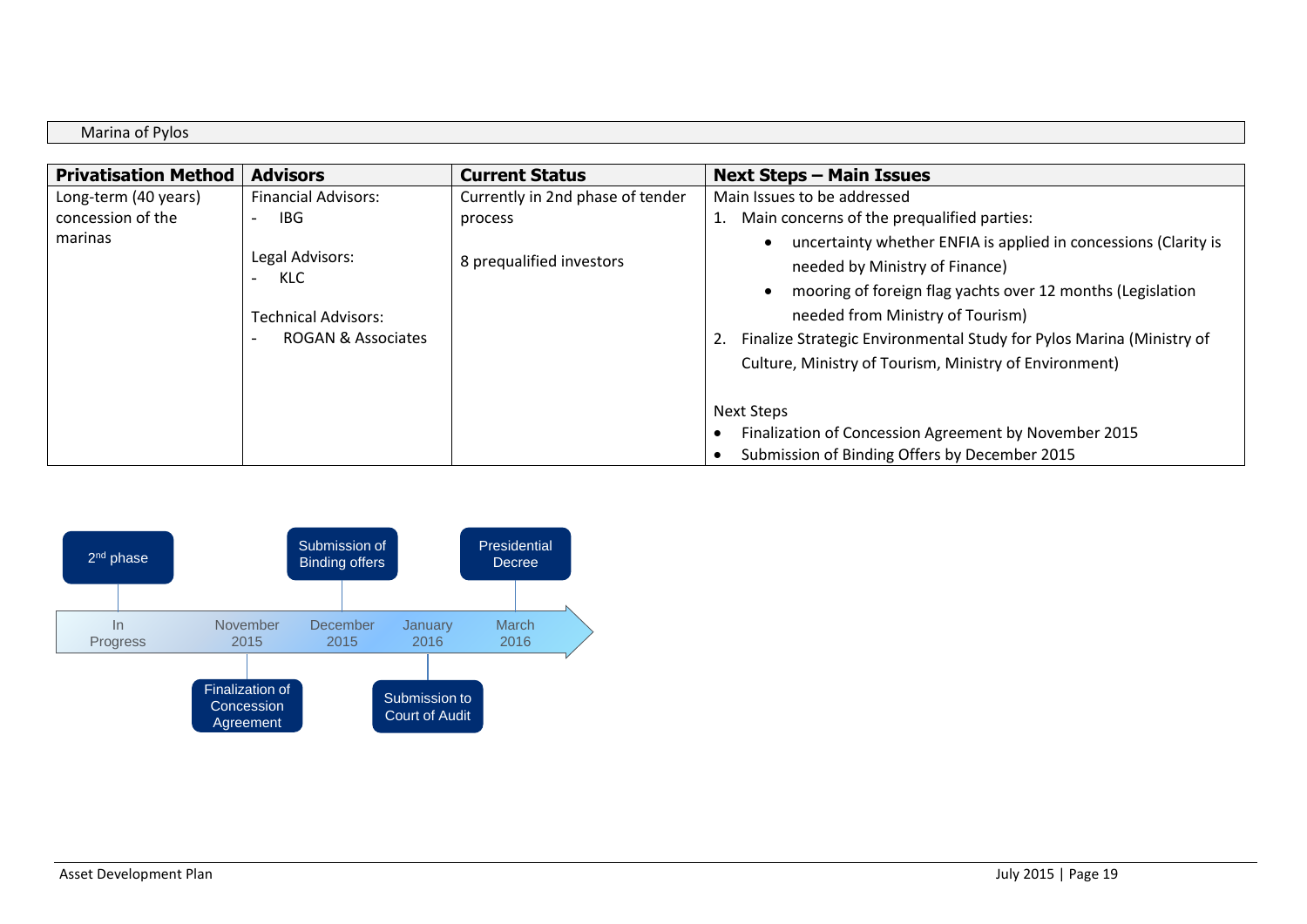## <span id="page-19-0"></span>**14. Egnatia Motorway S.A**

A 648km fully constructed toll motorway in Northern Greece linking Igoumenitsa to Turkish borders and three Vertical Axes to the motorway

| <b>Privatisation</b><br><b>Method</b>                                                       | <b>Advisors</b>                                                                                                                            | <b>Current</b><br><b>Status</b> | <b>Next Steps - Main Issues</b>                                                                                                                                                                                                                                                                                                                                                                                                                                                                                                                                                                                                                                                                                                                                                                                                                                                                                                                                                                                                                                                                                                                                                                                                                                                                                                                                                                                                                                                                                                                                                       |
|---------------------------------------------------------------------------------------------|--------------------------------------------------------------------------------------------------------------------------------------------|---------------------------------|---------------------------------------------------------------------------------------------------------------------------------------------------------------------------------------------------------------------------------------------------------------------------------------------------------------------------------------------------------------------------------------------------------------------------------------------------------------------------------------------------------------------------------------------------------------------------------------------------------------------------------------------------------------------------------------------------------------------------------------------------------------------------------------------------------------------------------------------------------------------------------------------------------------------------------------------------------------------------------------------------------------------------------------------------------------------------------------------------------------------------------------------------------------------------------------------------------------------------------------------------------------------------------------------------------------------------------------------------------------------------------------------------------------------------------------------------------------------------------------------------------------------------------------------------------------------------------------|
| Long-term (35 years)<br>concession of Egnatia<br>Motorway and three<br><b>Vertical Axes</b> | The contracts of the<br>advisors have lapsed<br>and the Fund is<br>planning to launch a<br>Tender to engage<br>advisors for the<br>Project | Under<br>Preparation            | HRADF to hire advisors (September 2015).<br>1.<br>Egnatia SA to confirm status of implementation of the JMD for the Construction of toll stations and<br>other actions planned with decision 6686/14.11.2014 (11 new stations, systems upgrade, hybrid<br>system etc).<br>The Egnatia SA Board of Directors to take a formal decision on the implementation of all actions of<br>3.<br>the JMD 6686/14.11.2014 with updated timetable to be agreed by the Fund (asap).<br>Egnatia SA to deliver the updated traffic model of the Motorway by September 2015.<br>4.<br>Issuance of a Joint Ministerial Decision (Ministry of Infrastructure and Ministry Finance) setting out<br>tolling policy for all stations of the Motorway (including stations of JMD 6686/2011) by November<br>2015, in form agreed with the Fund. JMD with immediate effect as of completion of each toll station.<br>Hellenic Republic (Ministry of Infrastructure) to produce cost-benefit analysis necessary for filings to<br>6.<br>DG Comp (prior to the commencement of $2^{nd}$ phase) and DG Regio.<br>Hellenic Republic (Ministry of Infrastructure) to produce the necessary study and analysis necessary<br>for filing to DG Move for licensing the Egnatia Motorway tolling policy.<br>Hellenic Republic to communicate the legal solution agreed with DG Comp for establishment of tolls<br>8.<br>on the two co-financed vertical axes in order to avert illegal state aid complications.<br>Hellenic Republic to assist Egnatia SA to agree with Piraeus Bank on a debt restructuring scheme for |
|                                                                                             |                                                                                                                                            |                                 | the existing bond loan in default.                                                                                                                                                                                                                                                                                                                                                                                                                                                                                                                                                                                                                                                                                                                                                                                                                                                                                                                                                                                                                                                                                                                                                                                                                                                                                                                                                                                                                                                                                                                                                    |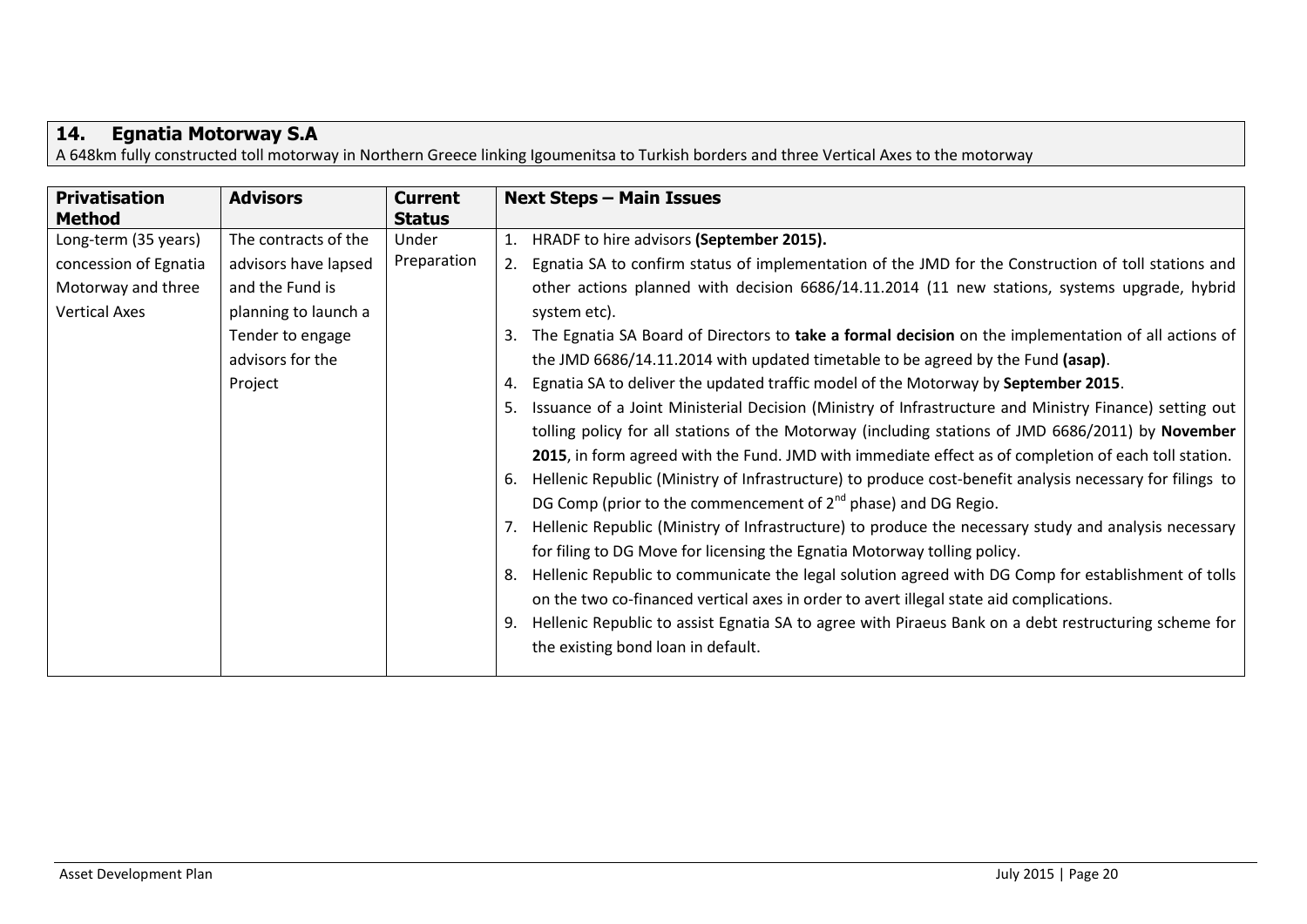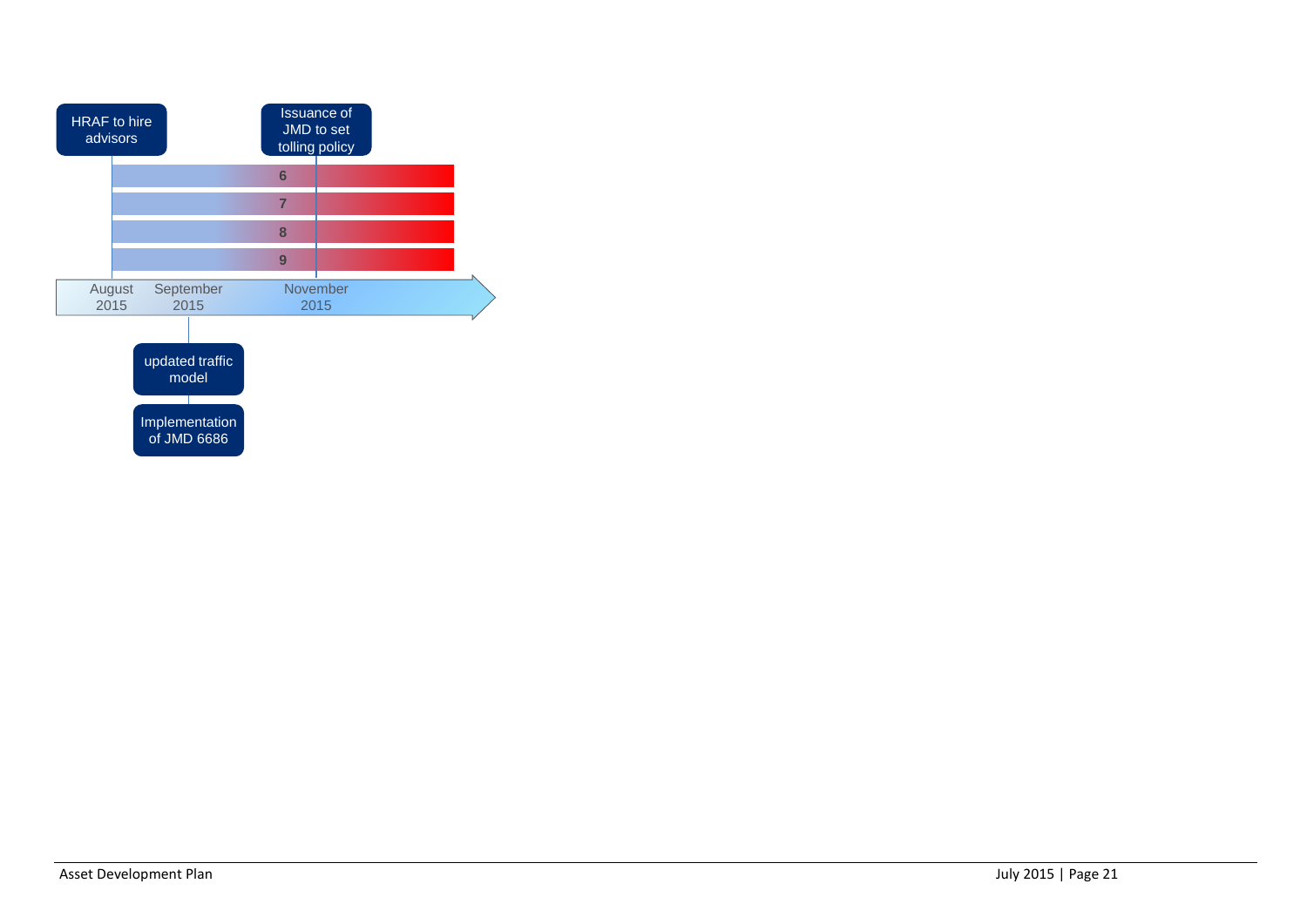#### <span id="page-21-0"></span>**15. Hellenic Petroleum S.A (HELPE)**

Hellenic Petroleum S.A is the leading oil refiner and distributor in Greece and a significant player in the Southeast European market. It operates three refineries in southern and northern Greece which cover approximately 2/3 of the country's refining capacity

| <b>Privatisation Method</b>       | <b>Advisors</b>            | <b>Current Status</b>                                      | <b>Next Steps - Main Issues</b>                                                                                            |
|-----------------------------------|----------------------------|------------------------------------------------------------|----------------------------------------------------------------------------------------------------------------------------|
| HRADF holds 35% of the<br>shares. | <b>Financial Advisors:</b> | Alternative options are being<br>evaluated incl. strategic | HRDAF to proceed with the engagement of advisors to evaluate alternative<br>strategic options and provide recommendations. |
|                                   | Legal Advisors:            | investor,<br>sale of shares through ABB<br>process.        | Strategic analysis of options to be presented to HRADF BoD (November<br>$2015$ ).                                          |

#### <span id="page-21-1"></span>**16. OTE S.A.**

Hellenic Telecommunications Organization (OTE S.A.) is the largest telecommunications provider in the Greek market, and, together with its subsidiaries, forms one of the leading telecom groups in Southeastern Europe. OTE is among the five largest listed companies, with respect to capitalization, in the Athens Stock Exchange. OTE is also listed in London Stock Exchange (LSE)

| <b>Privatisation Method</b>                        | <b>Advisors</b> | <b>Current Status</b>  | <b>Next Steps - Main Issues</b>                                           |
|----------------------------------------------------|-----------------|------------------------|---------------------------------------------------------------------------|
| HRADF currently does                               |                 | Assessment of possible | 1. Agreement between Hellenic Republic and Deutsche Telekom AG for        |
| not hold OTE shares or                             |                 | privatization.         | the transfer of OTE shares to HRADF and amendment of the                  |
| the voting rights.                                 |                 |                        | Shareholders' Agreement (which was ratified by law 3676/2008):            |
|                                                    |                 |                        | Ministry of Finance/General Secretariat of Public Property, September     |
| Hellenic Republic holds<br>6% of share capital and |                 |                        | 2015                                                                      |
| 10% of the voting rights.                          |                 |                        | Hellenic Republic to decide on the percentage of shares to be             |
|                                                    |                 |                        | transferred to HRADF and, if needed, proceed to an arrangement with       |
| Deutsche Telekom holds                             |                 |                        | IKA, according to their agreement dated 04.03.2009: Ministry of           |
| 40% of the shares while                            |                 |                        | Finance/General Secretariat of Public Property, October 2015.             |
| the rest is free floated                           |                 |                        | 3. Transfer of shares to HRADF through a decision of the Interministerial |
|                                                    |                 |                        | Committee for Asset Restructuring and Privatization: ICARP, October       |
|                                                    |                 |                        | 2015.                                                                     |
|                                                    |                 |                        |                                                                           |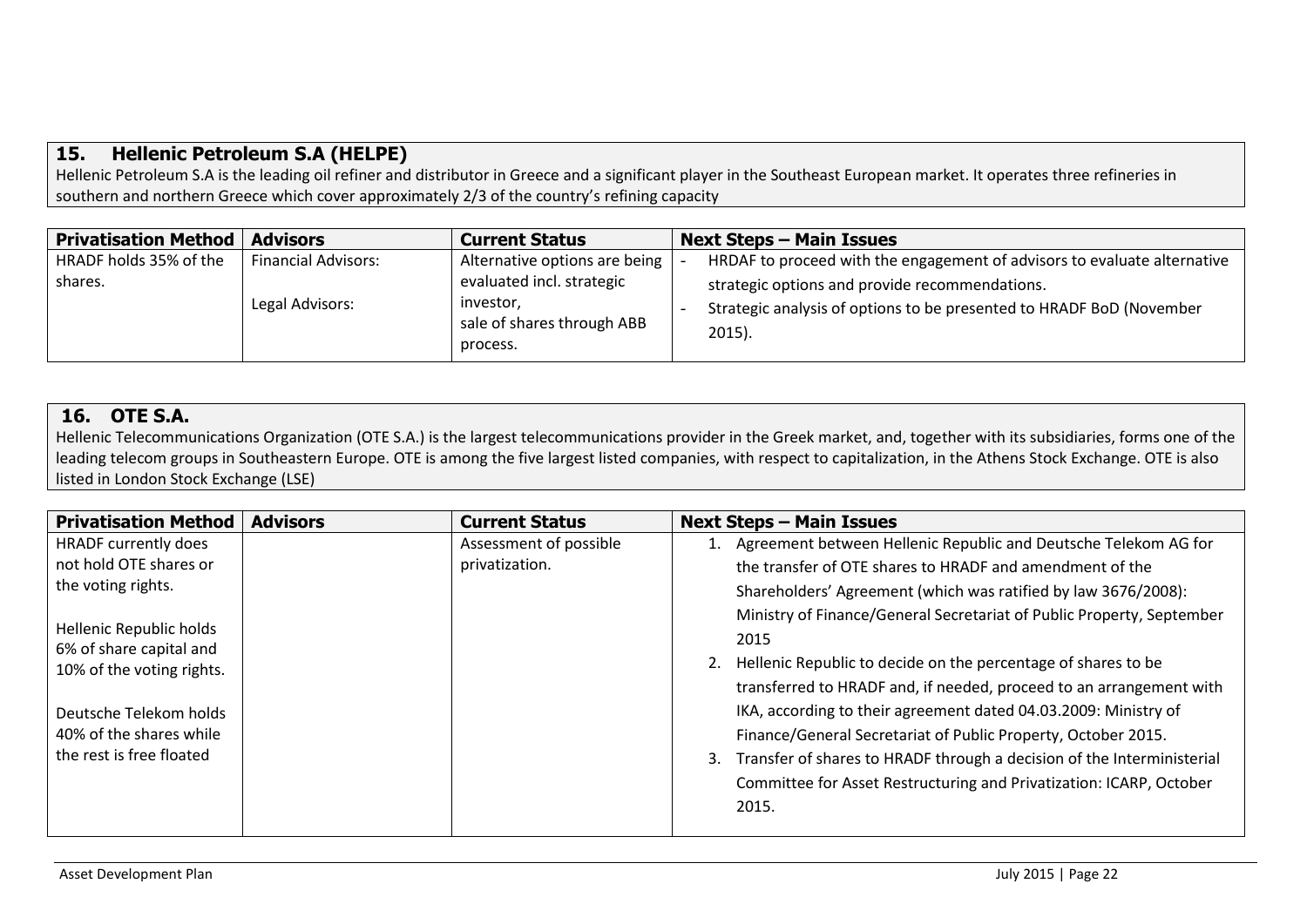### <span id="page-22-0"></span>**17. Public Power Corporation (PPC)**

PPC is the incumbent power producer and electricity supply company in Greece. PPC currently holds assets in lignite mines, power generation, transmission and distribution. PPC's current power portfolio consists of conventional thermal and hydroelectric power plants, as well as RES units.

| <b>Privatisation Method</b> | <b>Advisors</b>            | <b>Current Status</b>                                                                                                                                                               | <b>Next Steps - Main Issues</b>                    |
|-----------------------------|----------------------------|-------------------------------------------------------------------------------------------------------------------------------------------------------------------------------------|----------------------------------------------------|
| Sale of 17% of PPC's        | <b>Financial Advisors:</b> | According to Cabinet Act                                                                                                                                                            | Engagement of advisors to HRADF                    |
| shares, potentially in      | n/a                        | 15/24.7.2013:                                                                                                                                                                       | Strategy to be determined by HRADF's BoD end 2016. |
| 2016.                       | Legal Advisors:<br>n/a     | Sale of ADMIE (the<br>Independent<br><b>Transmission System</b><br>Operator) by PPC<br>underway<br>Spin-off of about 30%<br>of production capacity<br>to ('Mikri DEI') to<br>follow |                                                    |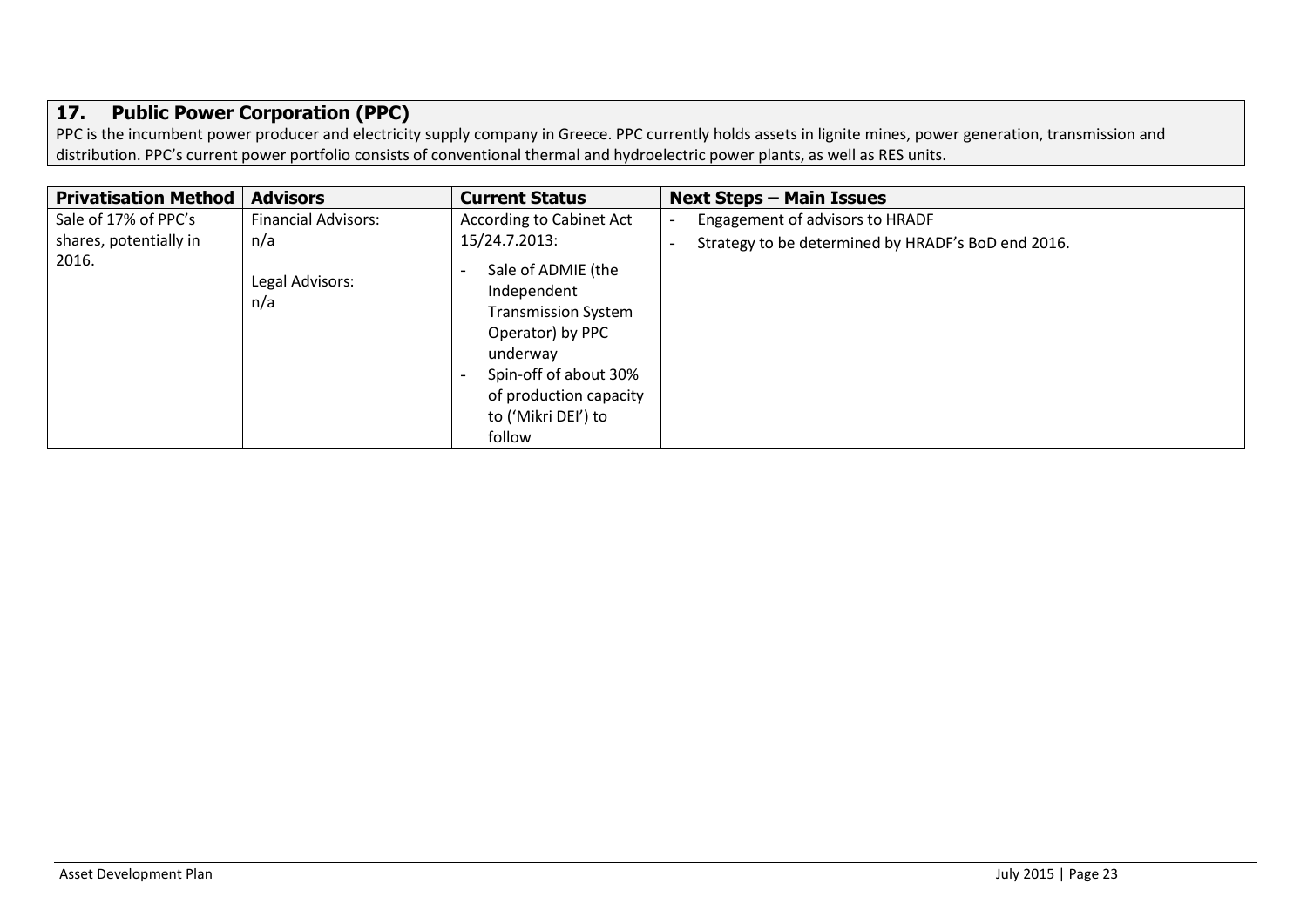### <span id="page-23-0"></span>**18. Thessaloniki Water Supply & Sewerage S.A. (EYATH)**

EYATH SA has the exclusive right to provide water and sewerage services in the Greater Thessaloniki Area through a 30-year exclusive concession agreement with the Hellenic Republic, effective from 2001.

| <b>Privatisation Method</b>  | <b>Advisors</b> | <b>Current Status</b>                                         | <b>Next Steps - Main Issues</b>                              |
|------------------------------|-----------------|---------------------------------------------------------------|--------------------------------------------------------------|
| Sale of 23% of share         |                 | Previous privatization attempt for the                        | Next Steps                                                   |
| capital.                     |                 | sale of 51% was put on hold based on                          | HRADF to engage advisors                                     |
|                              |                 | the decision by the Council of State                          | Assessment of alternative options for the sale of 23% of the |
| <b>HRADF</b> currently holds |                 | regarding the similar privatisation of                        | shares                                                       |
| 74% of the shares.           |                 | EYDAP. According to the Court decision, $\vert \bullet \vert$ | Improvement of the regulatory framework and adoption of a    |
|                              |                 | the state should retain at least 50% plus                     | revised Concession Agreement by the Company and the HR       |
|                              |                 | 1 share in EYDAP, so only a minority                          |                                                              |
|                              |                 | stake can be sold.                                            |                                                              |

#### <span id="page-23-1"></span>**19. Athens Water Supply & Sewerage S.A (EYDAP)**

EYDAP has the exclusive right to offer water and sewerage services in the Greater Attica Area. The term of this right, as well as its renewal, is regulated by a a 20-year Agreement signed by the Hellenic Republic and EYDAP in 1999.

| <b>Privatisation Method</b> | <b>Advisors</b> | <b>Current Status</b>                 | <b>Next Steps - Main Issues</b>                               |
|-----------------------------|-----------------|---------------------------------------|---------------------------------------------------------------|
| Sale of 11% of the shares.  |                 | According to decision by the Council  | Main Issues to be addressed                                   |
|                             |                 | of State concerning the legality of   | HR and HRADF to request return of capital to shareholders, as |
| HRADF holds 27% of the      |                 | the transfer of the shares to the     | provided in corporate law.                                    |
| shares.                     |                 | HRADF, the transfer of 34,0033% of    | HRADF to engage advisors.<br>2.                               |
|                             |                 | EYADAP shares has been canceled.      |                                                               |
|                             |                 | Therefore, HRAADF owns 27% of         |                                                               |
|                             |                 | EYDAP shares and the HR 34%.          |                                                               |
|                             |                 | According to the Court decision, the  |                                                               |
|                             |                 | state should retain at least 50% plus |                                                               |
|                             |                 | 1 share, so only a minority stake can |                                                               |
|                             |                 | be sold.                              |                                                               |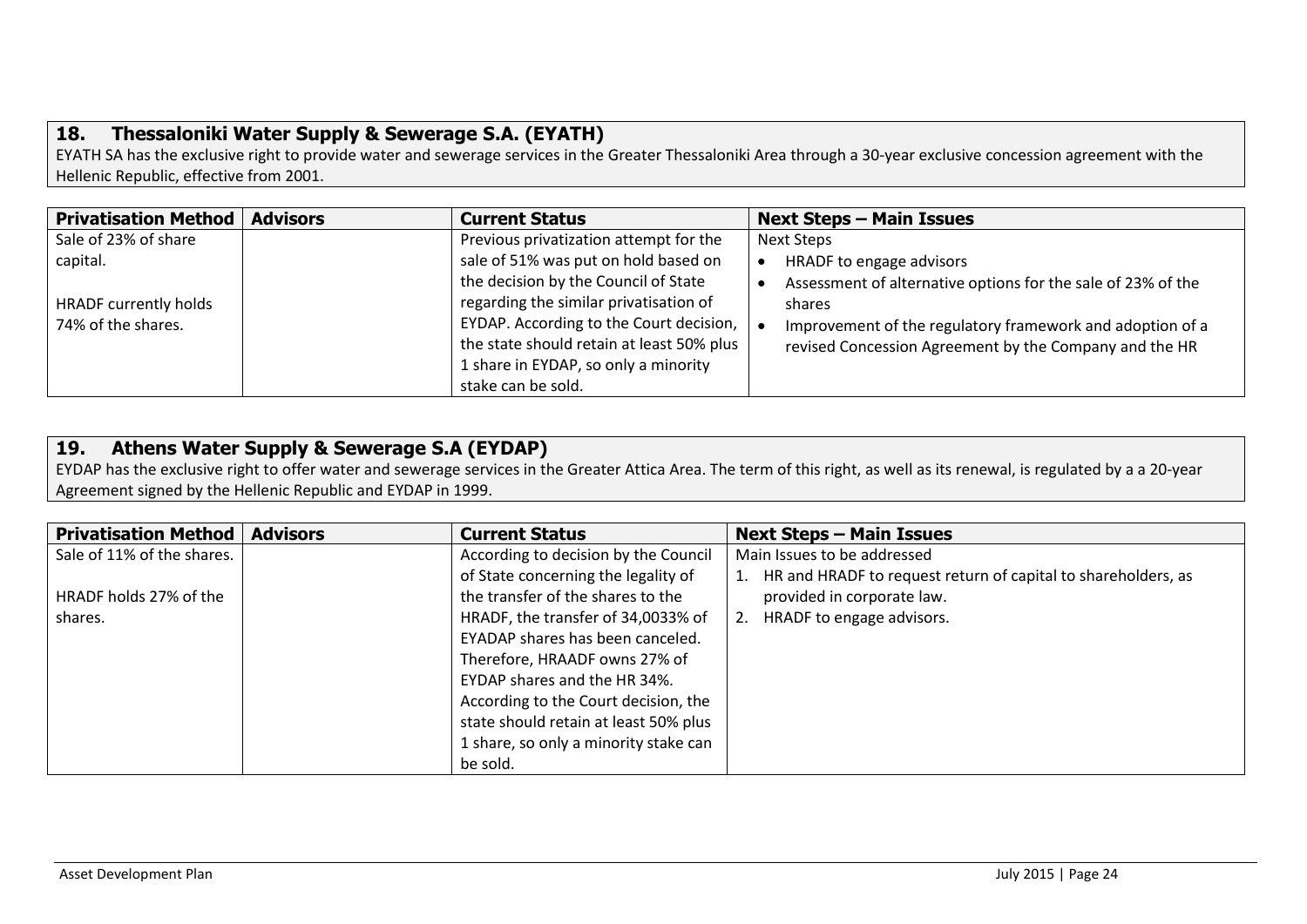#### <span id="page-24-0"></span>**20. Public Gas Corporation (DEPA)**

DEPA is the incumbent natural gas importer and distributor. It sources gas from a number of suppliers through long-term supply contracts and provides approximately 90% of the gas consumed in the country.

| <b>Privatisation Method   Advisors</b> | <b>Current Status</b> | <b>Next Steps – Main Issues</b>                                |
|----------------------------------------|-----------------------|----------------------------------------------------------------|
| HRADF holds 65% of the                 |                       | Main Issues to be addressed                                    |
| shares.                                |                       | Assessment of alternative options and re-launch a new process. |
| HELPE holds the rest 35%               |                       |                                                                |
| of the shares                          |                       |                                                                |
|                                        |                       |                                                                |

### <span id="page-24-1"></span>**21. Hellenic Post S.A (ELTA)**

Hellenic Post is the leading postal service provider in the Greek market and a member of the Universal Postal Union.

| <b>Privatisation Method</b> | <b>Advisors</b>            | <b>Current Status</b>   | <b>Next Steps - Main Issues</b>                                                     |
|-----------------------------|----------------------------|-------------------------|-------------------------------------------------------------------------------------|
| HRADF holds 90% of the      | <b>Financial Advisors:</b> | Alternative options     | Main Issues to be addressed                                                         |
| voting rights               | Lazard                     | are being evaluated $-$ | Evaluation of strategic actions to restore profitability and address funding needs. |
|                             | <b>PWC</b>                 | Strategic review is     |                                                                                     |
|                             |                            | carried out by PwC      | Next Steps                                                                          |
|                             |                            |                         | HRDAF BoD to discuss the findings of the strategic review carried out by PwC and    |
|                             | Legal Advisors:            |                         | take decision on strategic actions.                                                 |
|                             | KLC Law Firm               |                         | Changes in management and implementation of restructuring plan                      |
|                             |                            |                         |                                                                                     |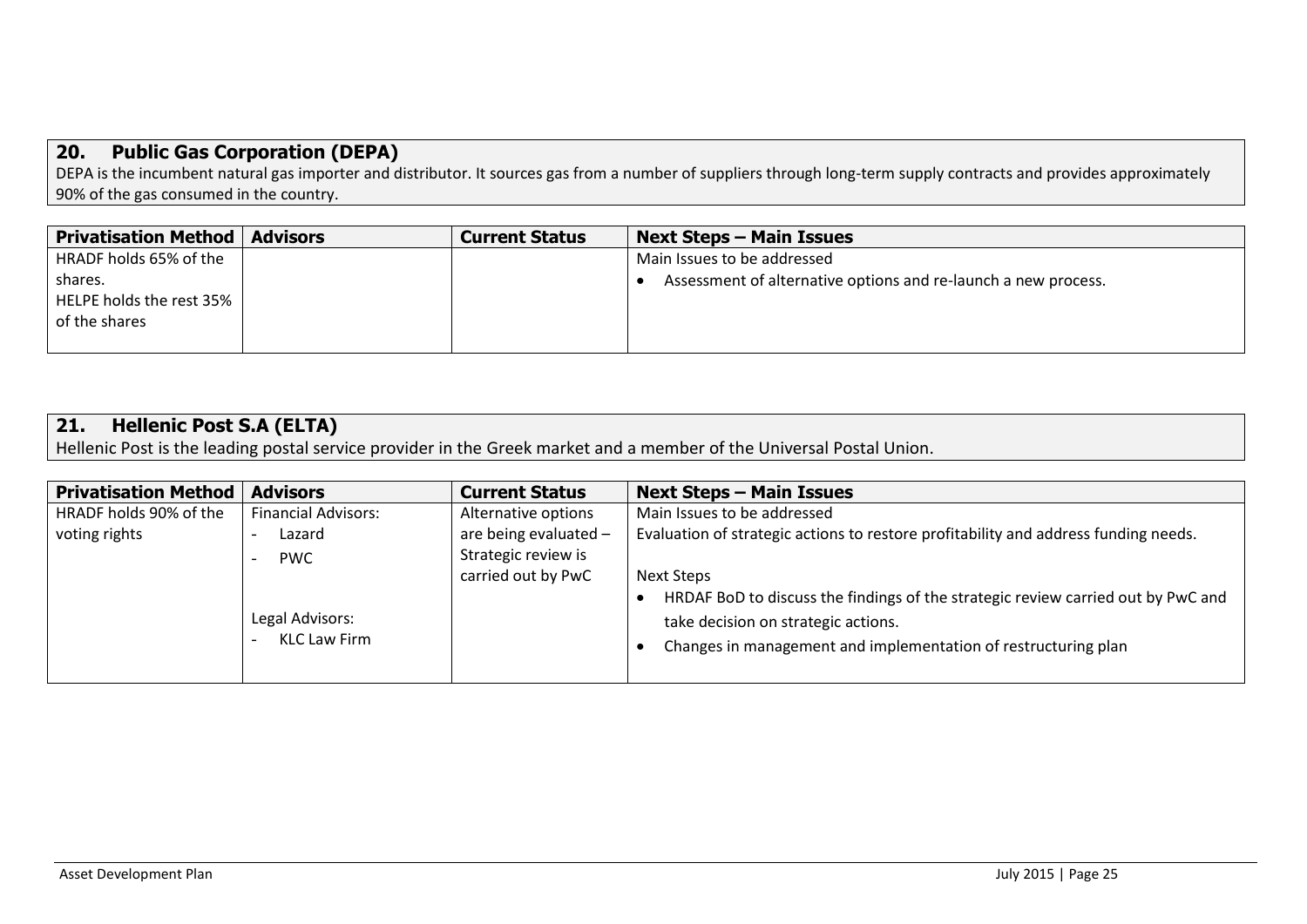### <span id="page-25-0"></span>**22. Other Real Estate Tenders**

| <b>Assets</b> |                                                                                                                                                                     | <b>Initial Offers and Submission of Documents</b><br><b>Deadline - Issues</b> |
|---------------|---------------------------------------------------------------------------------------------------------------------------------------------------------------------|-------------------------------------------------------------------------------|
|               | E-auction V (15 properties) – sale of land plots and buildings in Argos, Veroia, Stylida, Kefalonia and<br>Rhodes island, Nafplion, Chalkidiki, Mesinia and Athens. | Bids to be received by 24.11.2015                                             |